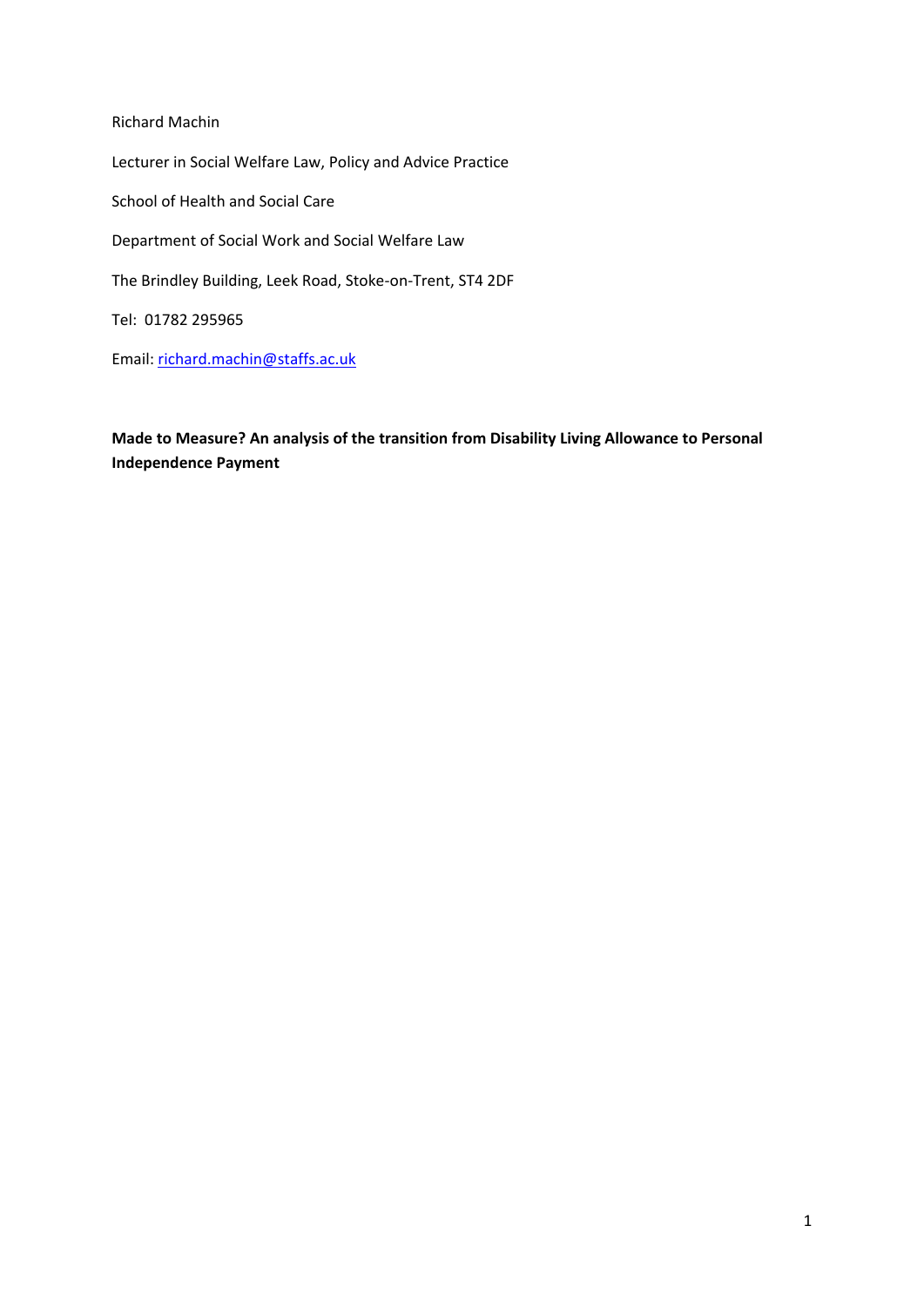# **Made to measure? An analysis of the transition from Disability Living Allowance to Personal Independence Payment**

Richard Machin<sup>1</sup>

Social Welfare Law, Policy and Advice Practice, Staffordshire University

As part of the government's programme of welfare reform Personal Independence Payment (PIP) is replacing Disability Living Allowance (DLA) for people of working age. This will have a significant impact on a wide range of disability benefit claimants. This article examines the government's rationale for replacing DLA with PIP, the key technical differences between the two benefits and the role that disability benefits can play in reducing poverty. The introduction of PIP has led to considerable debate in the social welfare law sector about the scope, purpose and assessment of social security benefits for the disabled. These issues are explored with reference to the first Gray Review of PIP (2014) and the United Nations Committee on the Rights of Persons with Disabilities Inquiry (2016) into the impact of the UK Government's policies on disabled people.

**Keywords:** Personal Independence Payment; welfare reform; disability benefits

## **Introduction**

The Welfare Reform Act (WRA) 2012 (sections 77 to 95) provides the legislative framework for Personal Independence Payment (PIP). PIP is replacing Disability Living Allowance (DLA) for claimants of working age and is intended to assist with costs associated with disability or long-term health conditions. Like DLA, PIP is a non-means tested and non-taxable benefit with two components: a mobility component based on the claimant's ability to get around, and the daily living component based on the ability to perform a range of daily living activities (sections 78 and 79 of the WRA). Entitlement is based on an individual assessment by an approved healthcare professional and all awards are subject to periodic review. PIP was introduced for new claimants from April 2013, and by 2018 it is expected that all existing DLA claimants will be reassessed for PIP (Kennedy, 2015).

Given the relatively short history of PIP there is a lack of systematic analysis on the impact of this disability benefit, although much has been written and debated in the press and amongst politicians, practitioners and claimants. The first part of this article analyses the Government's rationale for replacing DLA with PIP, examines the technical differences between the two benefits and considers the impact on a range of claimants. The second section of the article focuses on the scope of the first Gray Review of PIP (Gray, 2014). The Review was a requirement of the WRA 2012 and the terms of reference and limitations of this report will be analysed. The article analyses in detail three key areas considered by the Gray Review which are central to an analysis of the transition from DLA to PIP: the claimant experience, the collection of evidence and assuring fairness and consistency. Attention is to given to the fragile balance between the public purse and the needs of disabled claimants. In July 2016 a call for evidence for the second Gray Review of PIP was published (DWP, 2016a). This consultation is now closed with the findings of the second review expected to be published in 2017.

**.** 

<sup>1</sup> Email: Richard.machin@staffs.ac.uk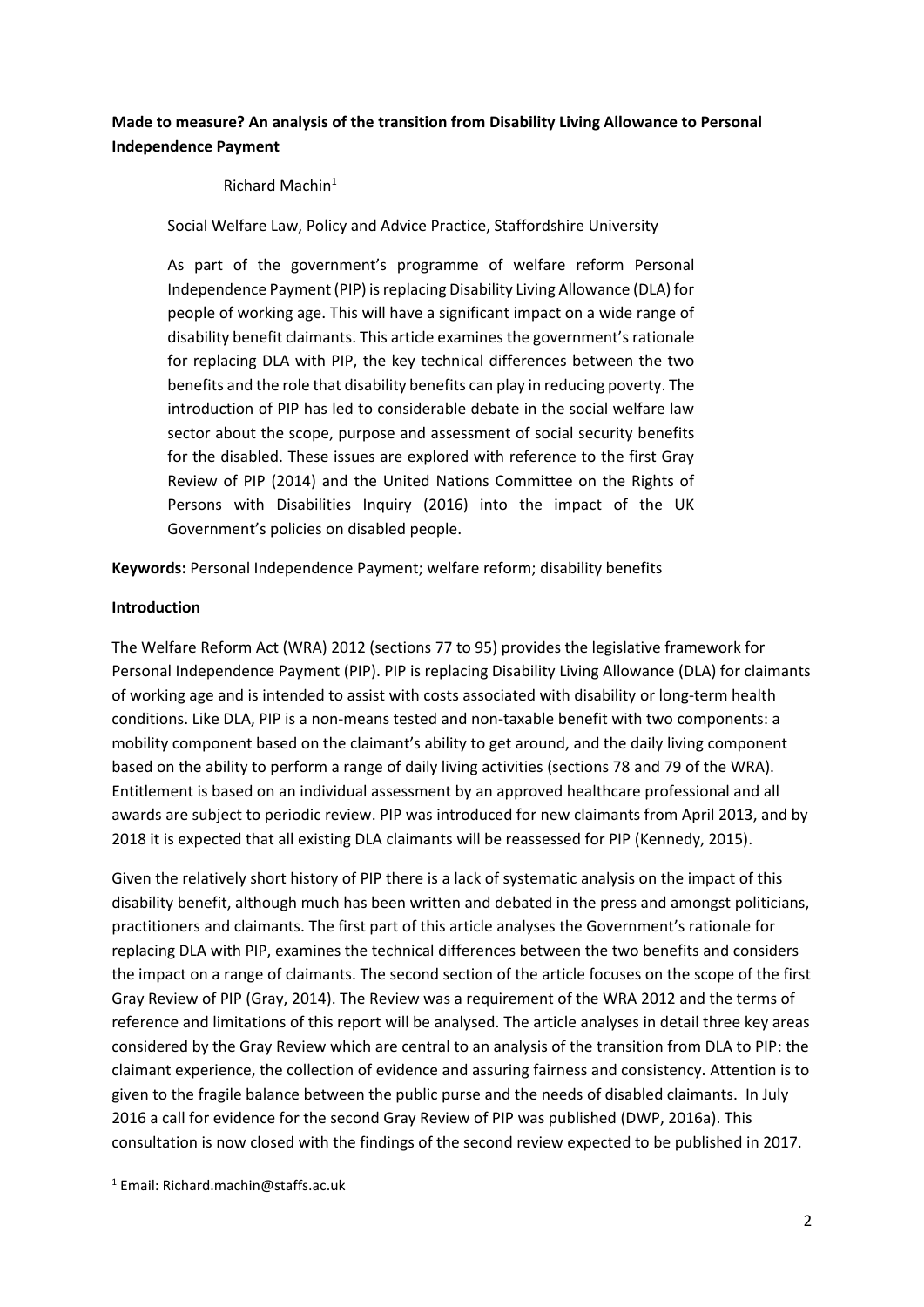The final part of the article analyses the findings of the UN Committee on the Rights of Persons with Disabilities Inquiry into the impact of government policy on disabled people. The Inquiry examined the cumulative impact of legislation and policies adopted by the government on social security schemes, work and employment. This article focuses on the Committee's recommendations in relation to PIP and the Government's response to the report. In rejecting the findings of the report the UK government has restated its commitment to supporting disabled people. The article will examine the Government's defence of their record in relation to disability benefits and explore the ways in which the media has both reported and influenced public opinions on social security benefits such as PIP.

## **The transition from Disability Living Allowance to Personal Independence Payment**

DLA was introduced in 1992 replacing Attendance Allowance and Mobility Allowance for children and adults under the age of 65 (Henry, 2014). There are striking similarities between the aims of the Conservative Government of 1992 in introducing DLA and the intentions of the coalition government and their welfare reform programme implemented twenty years later through the WRA of 2012. A key objective of the 1992 reform of disability benefits was to better target funds to disabled claimants in most need (Daly and Noble, 1996). The Department of Social Security (1990) recognised that change was needed to improve the structure of benefits for disabled people thus making it more attuned to their needs, echoing the sentiment of the equality impact assessment for PIP with a focus on supporting those with greatest need to lead full and independent lives (DWP, 2012a).

A key feature of DLA was a move to a self-assessment model (largely welcomed by both claimants and their representatives) with claimants describing the impact of their disability or health problems on a claim form running to over 40 pages. It was hoped that this would reduce the need for formal medical examinations with adjudication officers being able to determine entitlement on the basis of clear evidence from claimants, supported where necessary with evidence from a GP or consultant. The parallels between the introduction of DLA and PIP do not end with the political aims of the retrospective governments; problems with delays in decision making are a feature of both benefits. The House of Commons Social Security Committee (1993) reported a significant backlog of DLA claims citing unfamiliarity with the new assessment criteria and the sheer volume of claims as the contributing factors.

From 1992 until the introduction of PIP, DLA was the main extra costs disability benefit for claimants of working age. Under DLA there was an emphasis on 'disablement' or 'severe disablement' (sections 72 and 73 of the Social Security Contributions and Benefits Act 1992). From April 2013 no new DLA claims could be made for adults of working age (hence the eligibility criteria is described in the past tense below) who must now claim PIP, although children under the age of 16 can still make applications. As we will see the tests for PIP are quite different and refer to the extent to which a person's physical or mental condition leads to a 'limited ability' to carry out a range of daily living or mobility activities. DLA had two components – care and mobility. The care component was payable at three different rates (high, middle and low) and the mobility component was paid at two rates (high and low). In order to qualify for the care component of DLA claimants needed to show that they needed attention with bodily functions or had supervision needs. The leading case on attention needs (*Mallinson v Secretary of State for Social Security* [1994], reported as R(A) 3/94) clarified that attention is in connection with a bodily function if it provides a substitute method of providing what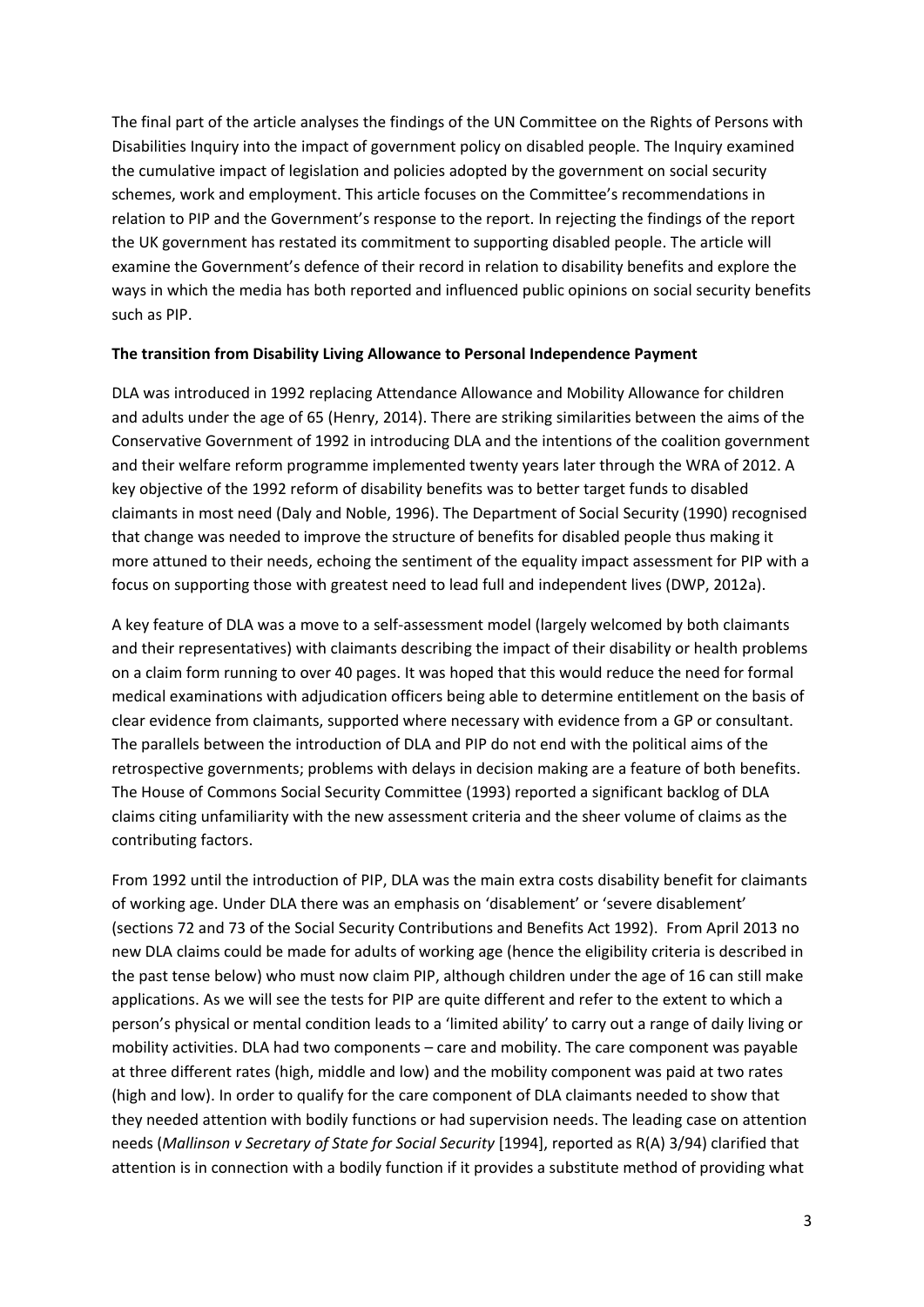the bodily function would provide if it were not totally or partially impaired. Attention involved personal contact from another person and was, therefore, active in nature. Alternatively, a claimant satisfied the supervision needs test if they needed more passive assistance (precautionary or anticipatory) in order to avoid substantial danger to themselves or others (section 72 (1) (b) Social Security Contribution and Benefits Act (SSCBA)1992). The reality of disabled claimants' lives meant that it was often difficult to accurately distinguish between attention and supervision needs and there was often overlap between the two tests.

DLA made a distinction between attention and supervision needs during the day and night with the high rate of the care component being awarded to those claimants who had either attention or supervision needs during the day *and* night and the middle rate for those claimants who needed attention or supervision during the day *or* night. The low rate of the care component picked up those claimants who needed attention for short periods during the day (known as a significant portion) and those who passed a theoretical test (commonly referred to as the 'cooking test') and could not through either physical or mental disability prepare a cooked main meal.

Eligibility for the high rate of the mobility component was reserved for claimants who were unable to walk or 'virtually unable to walk'. Arguably the test of virtual inability to walk was the most difficult for claimants, advisors and adjudication officers to assess and a very significant body of case law has amassed over the years in relation to this test. No distance was specified in the primary legislation but for professionals in the social welfare law sector 50 metres was considered to be the cut of point beyond which claims would normally fail (commissioner's decisions CDLA/608/1994 and CDLA/14594/1996 provide useful commentary on this issue). In order to qualify for the lower rate of the mobility component claimants needed to prove that they were so severely disabled that they could not mobilise outdoors in unfamiliar places without guidance or supervision from another person most of the time (section 73 (1) (d) SSCBA 1992). Unlike the high rate of the mobility component, which was aimed at claimants with physical health problems, the low rate of the mobility component was designed for claimants with mental health problems, sensory impairments or a learning disability.

The transition from DLA to PIP is underpinned by a change in perspective on who should qualify for working age disability benefits. The DWP stated (DWP, 2012a) that this change in philosophy was required as many DLA decisions were being made without reference to medical evidence, eligibility sometimes focused on the nature of a claimant's condition rather than the impact of the condition. Additionally, a perception existed that DLA is for claimants who cannot work, although the regulations allow for claimants to be in or out of work (DWP, 2012a). The DWP were aware that just over two-thirds of DLA claimants had an indefinite award of benefit (DWP, 2012a) and had a desire to introduce a system where there is a clear facility to regularly review awards (there are striking parallels with the Labour Government's rationale for replacing Incapacity Benefit with Employment and Support Allowance in 2008). The change in emphasis from the DLA language of 'disablement' and 'severe disablement' to the PIP terminology of 'limited ability' to carry out daily living or mobility activities consolidates this dominant change in philosophy that has pervaded the provision of welfare benefits for nearly a decade. Critics of this shift (Baumberg et al, 2015) have suggested that assessment of out of work benefits should be based on a 'real world -assessment' of claimant's health problems and cite The Netherlands and US as examples of countries where sophisticated databases of functional impairment are used to assess entitlement to benefit. This seems a distant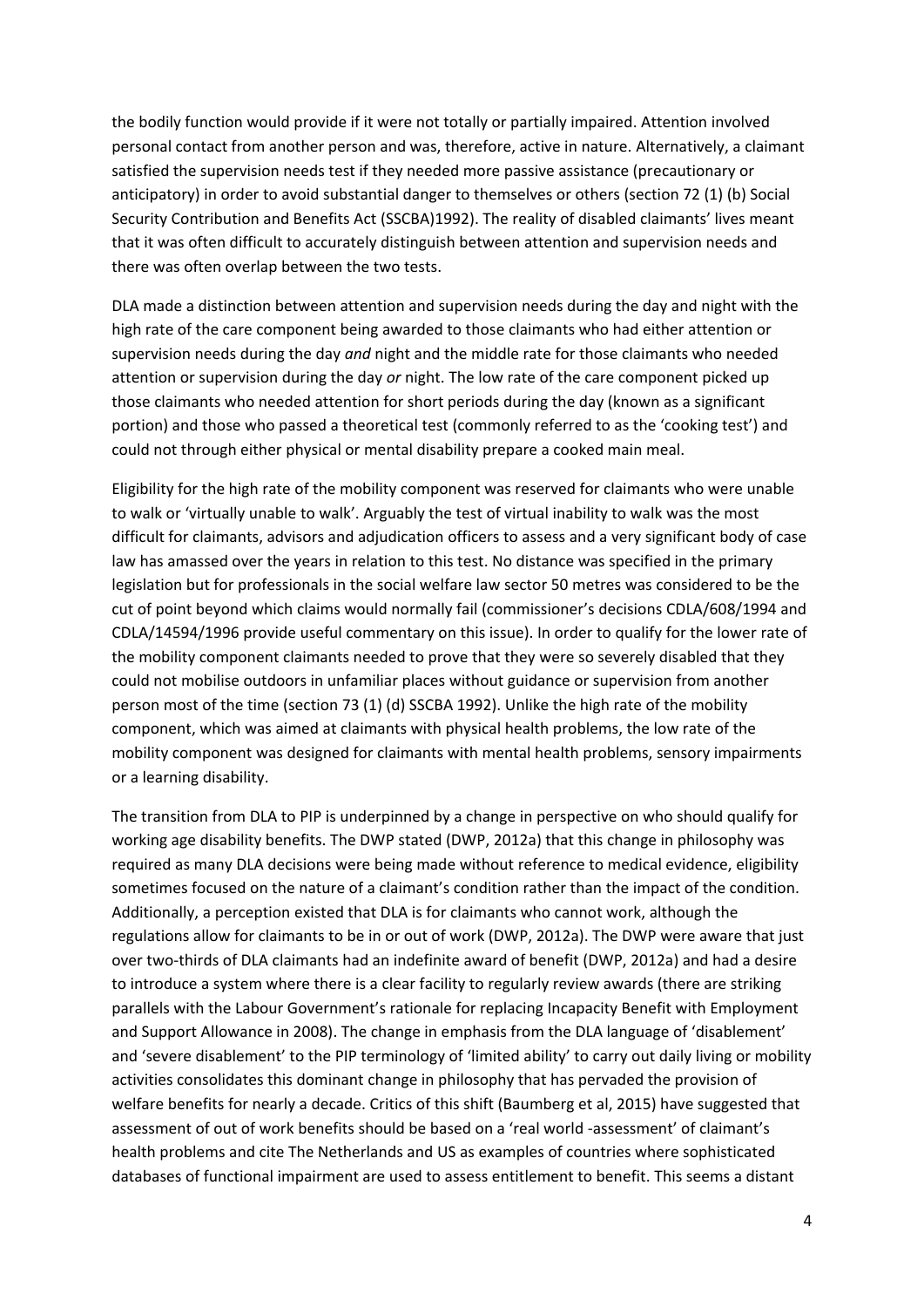prospect given the DWP's assertion in the PIP equality impact assessment that measuring each individual's expenditure would be administratively complex and expensive. (DWP, 2012a).

There remains two components under PIP, a daily living and a mobility component (section 77 (2) Welfare Reform Act 2012), a claimant may be awarded either or both of these components. Each of these components has two rates: a limited ability to carry out daily living or mobility activities results in an award of the standard rate and a severely limited ability attracts an award of the enhanced rate. The DLA process of self-assessment is replaced with a points based system assessed by a formal medical. The standard rate of either component is awarded if a claimant is awarded a minimum of 8 points and the enhanced rate is awarded if the claimant is awarded over 12 points.

The attention needs and/or supervision requirements under DLA have been replaced with a set of 10 different daily living activities. Under each activity there are a set of descriptors (or options) which represent varying degrees of ability. Different points are available for each of the descriptors (ranging from 0 to 12), the highest points from each of the descriptors that apply can be added together to give the claimant an overall score. Some claimants will be awarded PIP on the basis of a score of at least 8 points from one descriptor while other claimants will aggregate scores from a range of descriptors to reach the required threshold. The 'cooking test' which gave rise to the low rate of the care component has been preserved as daily living activity 1, although as discussed below it is not a straightforward replication of the DLA test.

The limited ability to walk or guidance/supervision outdoors of the DLA mobility component has been replaced under PIP with two mobility activities. Activity 1 considers the ability to plan and follow journeys (and has some similarities with DLA lower rate mobility) and activity 2 considers the ability to move around (and has some similarities with DLA high rate mobility).

For a descriptor to apply under either the daily living or mobility component a claimant must be able to complete the activity 'safely, to an acceptable standard, repeatedly and within a reasonable time period' (Regulation2- Social Security (Personal Independence Payment) (Amendment) Regulations 2013). A reasonable period of time is no more than twice as long as it would take an individual without disabilities to complete an activity. Unlike DLA, PIP does not make a distinction between day and night time needs and the default position is to make awards for a fixed period, although indefinite awards can be still be made.

Some of the key technical differences in the eligibility criteria between DLA and PIP and an analysis of those claimants who are likely to benefit or be disadvantaged by the transition is analysed below:

• Claimants who received the low rate of the mobility component of DLA on the basis of needing guidance or supervision when outdoors in unfamiliar areas may benefit from being recognised under activity 1 of the PIP mobility activities (planning and following journeys). This could lead to an entitlement of the enhanced rate of PIP on the basis of satisfying the 12-point descriptor under this activity 'cannot follow the route of a familiar journey without another person, an assistance dog or an orientation aid'. The risk for this group of DLA claimants is that they will miss out entirely on an award of the PIP mobility component if they are only judged to 'Need prompting to be able to undertake any journey to avoid overwhelming psychological distress to the claimant.' as this only brings an award of four points. There is already an emerging body of case law in relation to this issue. In [2015]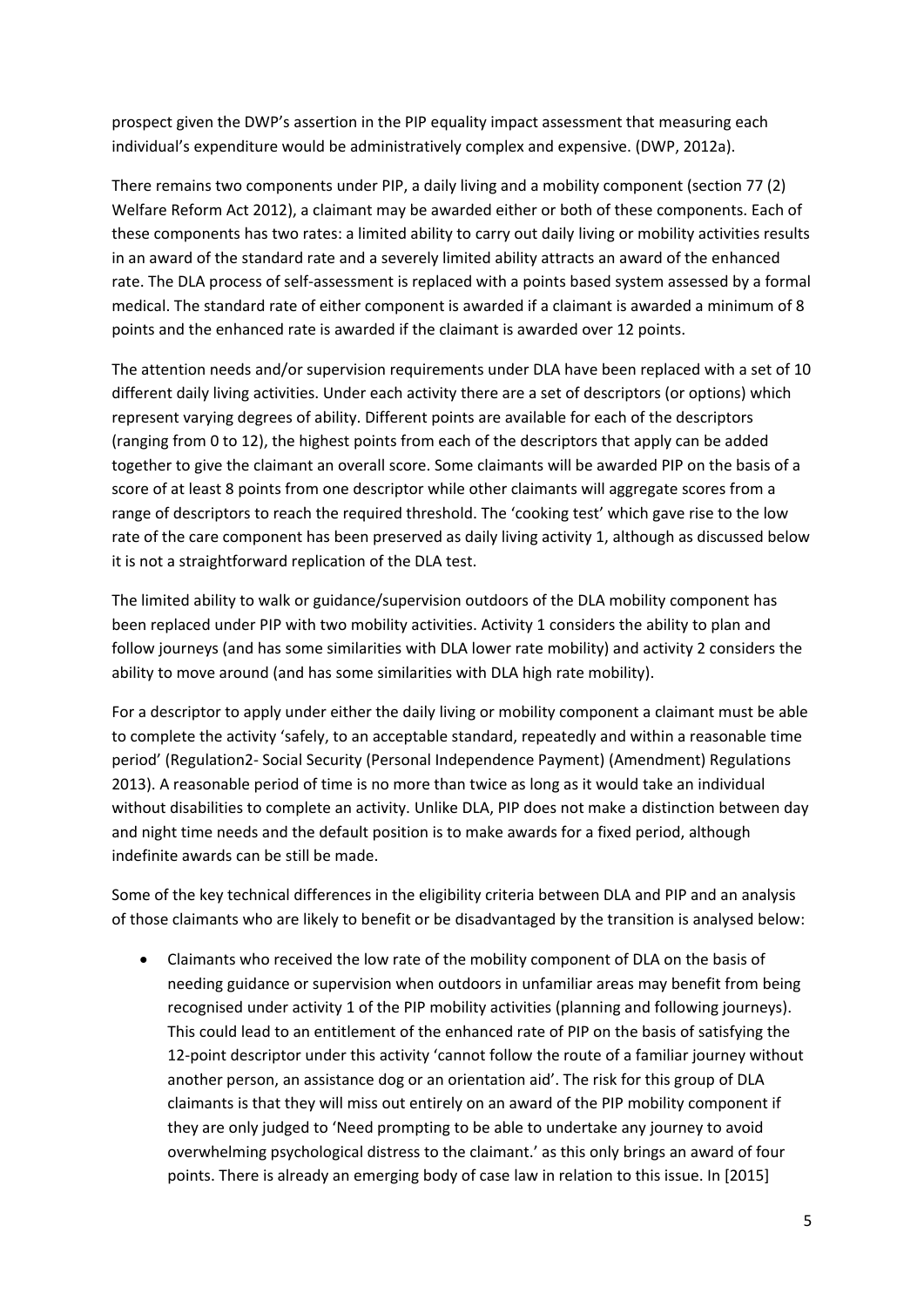UKUT 344 (ACC) Judge Jacobs supports a restrictive interpretation of this descriptor holding that it is irrelevant to consider help to overcome anxiety caused by other people and crowds. A broader interpretation is found in [2016] UKUT 531, which held that following a journey includes an ability to make progress and navigation.

- DLA high rate mobility claimants can be identified as potential losers. The 'unwritten rule' with DLA that an inability to walk more than 50 metres would lead to entitlement to the high rate of the mobility component has been removed. In order to qualify for the enhanced rate of the mobility component of PIP a claimant needs to prove that they can walk 20 metres or less. In July 2014 the High Court intervened on this issue dismissing a judicial review brought by a claimant who argued that the consultation in relation to the mobility activity was unlawful as it did not make explicit reference to the new 20 metre rule. Mr Justice Hickinbottom held that while the consultation had been 'mind-bogglingly opaque' it was not unlawful (Sumpter v the Secretary of State for Work and Pensions [2014] EWHC 2434 (Admin).
- Claimants who need assistance with budgeting may benefit from the introduction of PIP. Daily living activity 10 has three descriptors which attract points for problems 'making budgeting decisions'. It has been suggested that claimants who have an appointee to manage the administration of their benefits should be awarded 6 points under this new descriptor (Henry 2014).
- Similarly, claimants who require aids and appliances now have this taken into account under PIP. Under DLA many claimants perceived an unfairness that a reliance on aids and appliances could make an award less likely as this could be interpreted as evidence that the aid/appliance had removed the need for attention. Under PIP seven of the daily living activities (preparing food, taking nutrition, washing and bathing, managing toilet needs, dressing and undressing, communicating verbally, reading and understanding signs/symbols/words) include descriptors relating to the use of aids and appliances which attract 2 points, with a further descriptor allowing one point (managing therapy).
- Regulation 17 of the Personal Independence Payment (Transitional Provisions) Regulations 2013 provides that for those claimants who are transferring from DLA to PIP, the award of DLA continues for 28 days following the affirmative decision to award PIP. This will work to the advantage of claimants who will see a reduction in their entitlement when they move to PIP, but delay an increase in award where the reverse is the case.
- Claimants who have difficulty preparing a cooked main meal (previously covered by the low rate mobility of DLA under the 'cooking test') may have their award preserved under activity 1 of PIP daily living activities. 8 points is awarded under this descriptor for those who 'cannot prepare and cook food'. However, claimants with mental health problems who lack motivation to cook may miss out as the descriptor 'Needs prompting to be able to either prepare or cook a main meal' attracts only 2 points.
- Those claimants who previously received the middle rate of the care component of DLA on the basis of day-time attention needs may see an increase in an award of PIP to the enhanced rate of the daily living component (which makes no distinction between nighttime and day-time needs)
- Claimants entitled to the middle rate of DLA on basis of requiring supervision by day or watching over at night may find it difficult to secure a comparable award of PIP. Five of the PIP daily living activities include descriptors for supervision (preparing food, taking nutrition,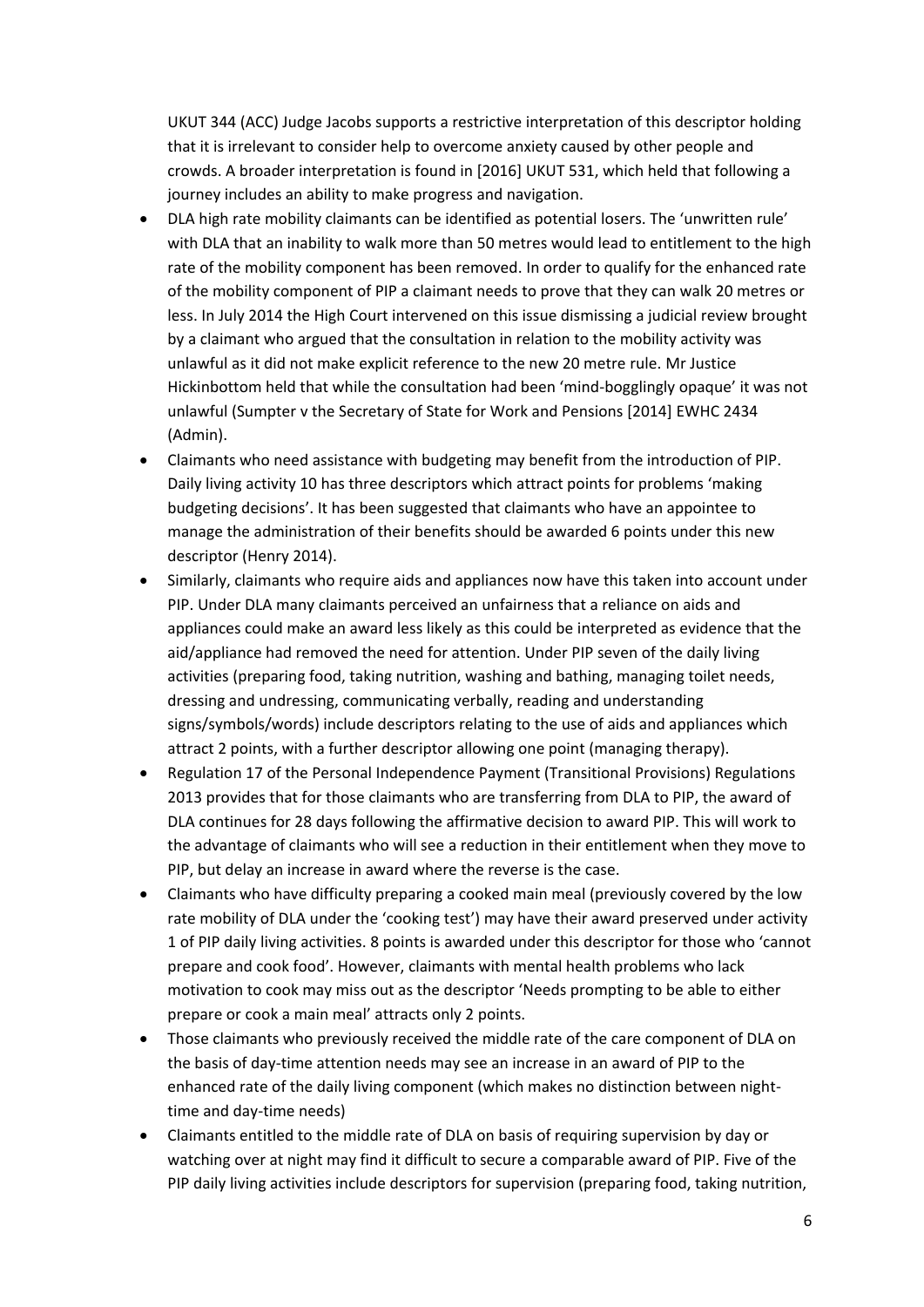managing therapy or monitoring a health condition, washing and bathing and managing toilet needs or incontinence). However, the majority of these descriptors attract only 2 points. This could have a particularly negative impact on claimants with mental health problems.

#### **The Gray Review of the Personal Independence Payment assessment**

The WRA 2012 (section 89) requires the Secretary of State to commission two independent reviews of the effectiveness of the PIP assessment process. In 2014 Paul Gray was appointed as independent reviewer of the PIP assessment. An independent scrutiny group was appointed with five representatives from a range of backgrounds including academia and disability organisations. The review used a mixed methodology approach to gather evidence. This included a review of social security statistics, a call for evidence (which received over 800 responses), interviews with claimants and staff from the DWP, meetings with ATOS and Capita (the contracted assessment providers) and an interview with a Regional Tribunal Judge.

In the foreword to the review Gray acknowledged the challenges associated with the adjudication process for a disability benefit stating that 'functional assessment is not a precise science' (Gray, 2014, p.2). He alluded to a complex range of factors including physiological, psychological, motivational and social, that impact on a claimant's daily life. To emphasise the enormity of the task he highlighted not only that the design of PIP is being undertaken against the backdrop of austerity, but also that few other counties attempt a similar system where entitlement is based on an individual assessment of disability. Without question attempts to reform the disability benefits system and at the same time make significant savings to the social security budget are challenging. The Organisation for Economic Cooperation and Development (OECD, 2014) state that in an economic recession social spending-to-GDP ratios normally increase as government spending rises to meet a greater need for social support. However, the UK is in a minority of OECD countries which have responded to the economic downturn by reducing social spending as a ratio of GDP. This balance between rationalising public spending and protecting and promoting the rights of disabled citizens has been described by Jordan (2006, p.40) as 'optimum security' which 'involves looking at what measures can give people opportunities to develop their capabilities, while leaving them free to take up these opportunities in their own way.'

The Gray review made recommendations in three main areas: improving the claimant experience, improving the collection of further evidence and assuring the fairness and consistency of the assessment.

## **Improving the claimant experience**

When considering the claimant experience the Gray review focused on the claimant journey from the initial claim through to decision making. The principal concerns identified were that communication with claimants is often inconsistent, advice provided to claimants can be incomplete, communication between the DWP and contracted assessment providers is disjointed and that significant improvements need to be made to DWP case management systems.

Without doubt the most publicised criticism of PIP has been the delays in decision making. The Review reported (p. 32) that many claimants feel that delays in the assessment process lead not only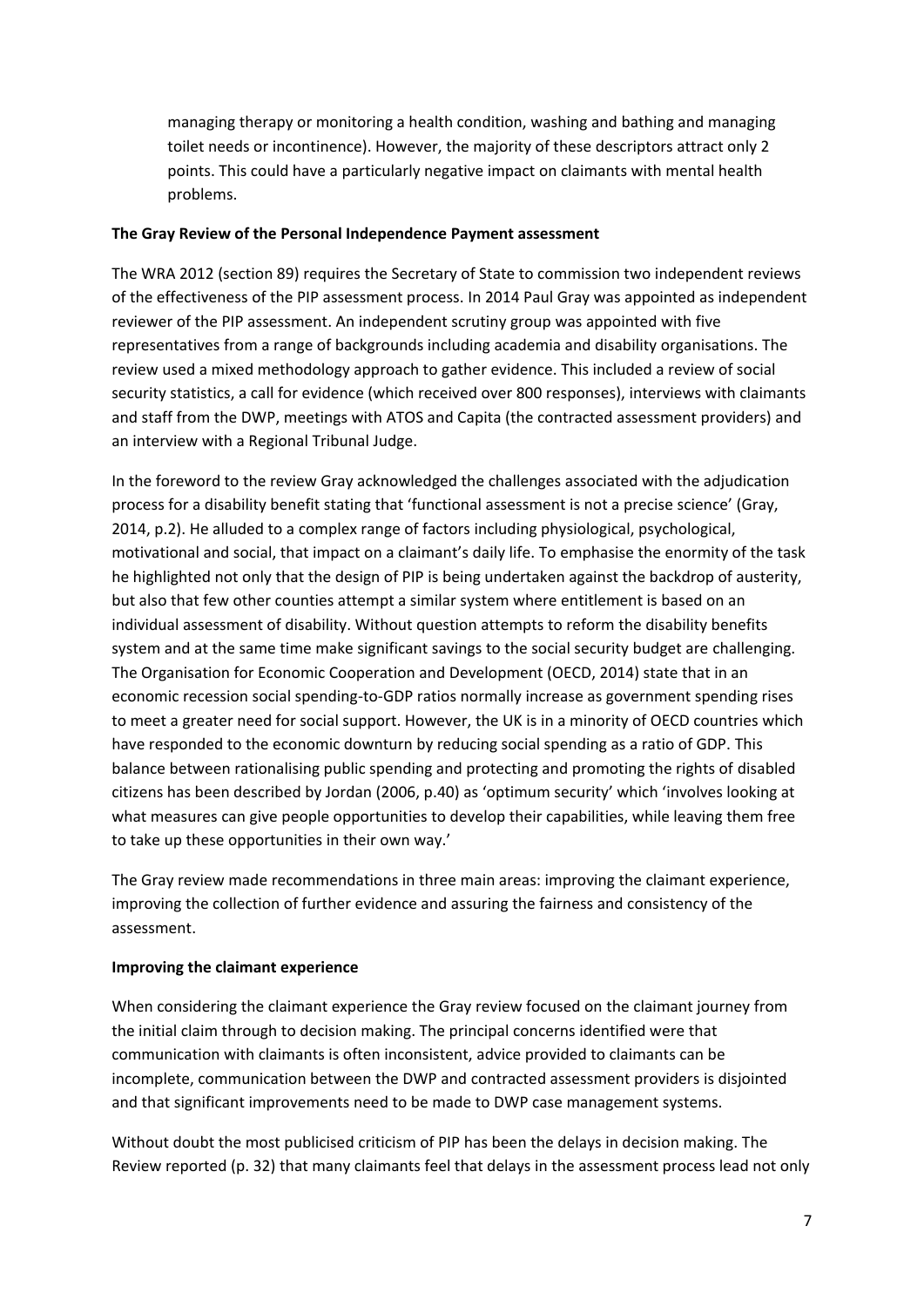to anxiety but also a deterioration in the health condition for which they are claiming benefit. Concerns were expressed that the two stage claims process (an initial telephone call to the DWP, followed by the completion of a paper based form) contributes to delays. It was reported that the first stage of this process could be particularly problematic for claimants with mental health problems, hearing difficulties or learning disabilities. Advice agencies (notably Mencap and Parkinson's UK) reported difficulties when contacting the DWP to support claimants. This is despite 'implicit consent arrangements' which should allow trusted intermediaries to liaise with the DWP (DWP, 2009). Evidence provided on the paper form itself was mixed, with some respondents believing it to be an improvement on the previous Disability Living Allowance form but many expressing concern that a one-month deadline to return the form is too short.

In relation to the significant problem of delays Gray made a long-term recommendation that an improved operating model is required which utilises digital technology, moves away from a 'one size fits all' approach and allows claimants to track the status of their claim. In accepting this recommendation, the Government state that they have developed an improved PIP digital claim which streamlines the previously disjointed process and keeps claimants (and/or their representatives) informed of progress through SMS texting.

Given that there is no legal requirement for the DWP to make a PIP entitlement decision within a specified time Child Poverty Action Group (CPAG) have suggested that claimant representatives should consider pursuing a formal complaint to the DWP (and the assessment provider), pursue a complaint through a member of parliament, or consider a judicial review application (Shaw, 2014). Additionally, the DWP's Special Payment Scheme does allow for ex-gratia payments where there is evidence of maladministration, including unreasonable delay (DWP, 2012b).

Redress through the courts remains an option for claimants experiencing the type of delays identified by the Gray Review. In C & Anor, R (on the application of) v Secretary of State for Work and Pensions & Anor [2015] EWHC 1607 (Admin) it was held that delays in the PIP decision making process were unacceptable and unlawful. The two claimants challenged the legality of the processing of PIP arguing that it breached the duty on the part of the defendant to act within a reasonable time, and breached Article 1 (right to peaceful enjoyment of possessions) and Article 6 (right to a fair hearing within a reasonable time) of the European Convention on Human Rights (ECHR). In handing down her judgment Mrs Justice Patterson found that the claimant's human rights had not been breached but the delays in the determination of benefit entitlement (thirteen months for the first claimant and ten months for the second claimant) were unlawful. She acknowledged the challenges associated with the roll-out of PIP, however, the administrative and processing delays in the cases of C and W were found to be so significant that they inhibited the ability of vulnerable claimants to access payment. Whilst the significance of this decision should not be downplayed Mrs Justice Patterson made it clear that the claimants' cases should not be treated as test cases.

## **Improving the collection of further evidence**

The Gray Review emphasised the importance of the collection of further evidence to ensure accurate and timely decisions are made. Further evidence can be collected from a wide range of parties (for example claimants, GPs, consultants, social care professionals) and starts when a claimant makes initial telephone contact with the DWP.

One of the Review's main recommendations in this area was that evidence/information held elsewhere should be used for the PIP assessment process (subject to appropriate data protection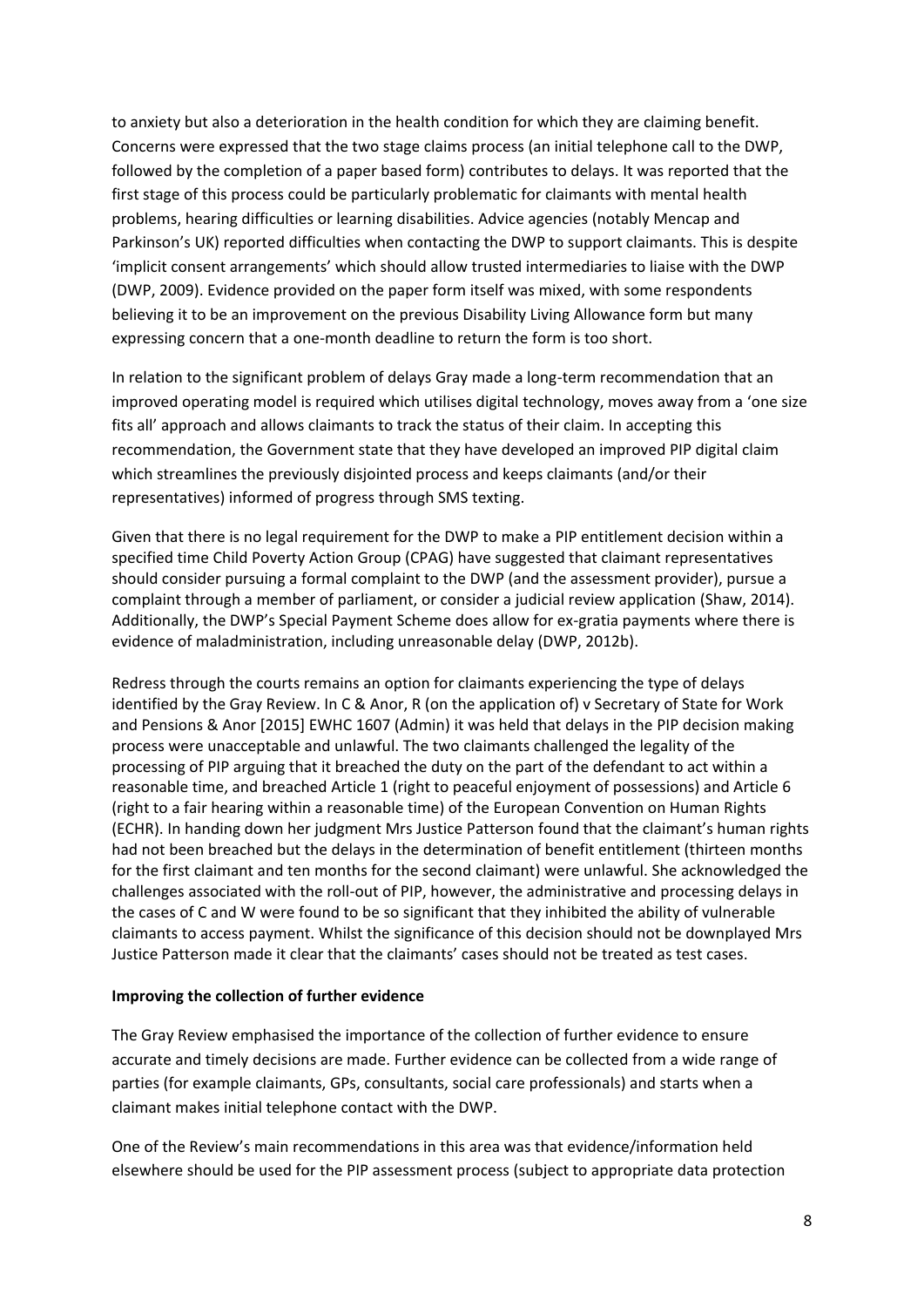protocols). The most obvious example of this is to consider evidence held by the DWP in relation to another benefit claim (e.g. Employment and Support Allowance) but could extend more broadly to information held by other parts of the public sector. This theme was evident in the call for evidence with some claimants expressing confusion as to why they were required to attend multiple medical assessments for more than one benefit when they appeared to deal with similar issues.

Perhaps unsurprisingly the Government accepted the Reviews' recommendations in relation to extending the sharing of information, stating that they would explore the appropriateness of using information from different DWP assessments. The Government acknowledged that many disability organisations have concerns about extended data sharing arrangements, which could lead to reduced entitlements for some claimants. However, movement is certainly towards a greater degree of data sharing as the Government consider using not only information held by the DWP, but also looking at information gathered by social services, and the Department of Health.

These data sharing considerations are not a new development in the social welfare law sector. The appropriateness of data sharing has been an issue for professionals, decision makers and judges for many years. The DWP's internal guidance for decision makers 'Principles of Decision Making and Evidence' (DWP, 2013) does provide advice which is entirely consistent with Gray's recommendations. It instructs decision makers to exercise a level of caution when considering whether evidence obtained for one benefit should be considered as reliable when considering entitlement to other benefits:

DMs should bear in mind that medical reports are produced in order to determine whether the person satisfies the conditions of entitlement for a particular benefit and that some of the findings might not be relevant to another benefit. For example, where a WCA report is used as evidence to disallow an award of ESA or credits, and the decision is overturned on appeal, the WCA report may not be a useful source of evidence when deciding a claim for PIP." (paragraphs A1570 and A1573)

This issue was the subject of a significant number of decisions by Social Security Commissioners when considering appeals brought against Disability Living Allowance claims. Claimants have a right of appeal against a decision made by the first-tier tribunal. Before November 2008 appeals were made to Social Security Commissioners. Since this date Social Security Commissioners have formed part of the Upper Tribunal which deals with appeals brought against a first-tier tribunal on the basis of an error of law. Upper Tribunal decisions dealing with PIP appeals are not bound by previous DLA decisions and, therefore, tell us much about the different ways in which disability is now interpreted and assessed. A good example of this can be seen in JC v SSWP [2015] UKUT 0144 where it was held that when considering the variability of care needs the long established Moyna test in DLA cases (R(DLA) 7/03) has no place in PIP decisions as this issue is now covered by Regulation 7 of the PIP regulations. In Moyna the House of Lords held that the assessment of care needs should involve a broad assessment of disability over a period of time. Rejecting this approach for PIP, Judge Gamble emphasised that a scoring descriptor applies to claimants where their impairment affects their ability to complete an activity on more than 50% of days in a twelve-month period.

The Personal Independence Payment Regulations do not appear to make such a clear move away from DLA when it comes to further or supporting evidence. Part 2 of the regulations (section 8) sets out the 'Information or evidence required for determining limited or severely limited ability to carry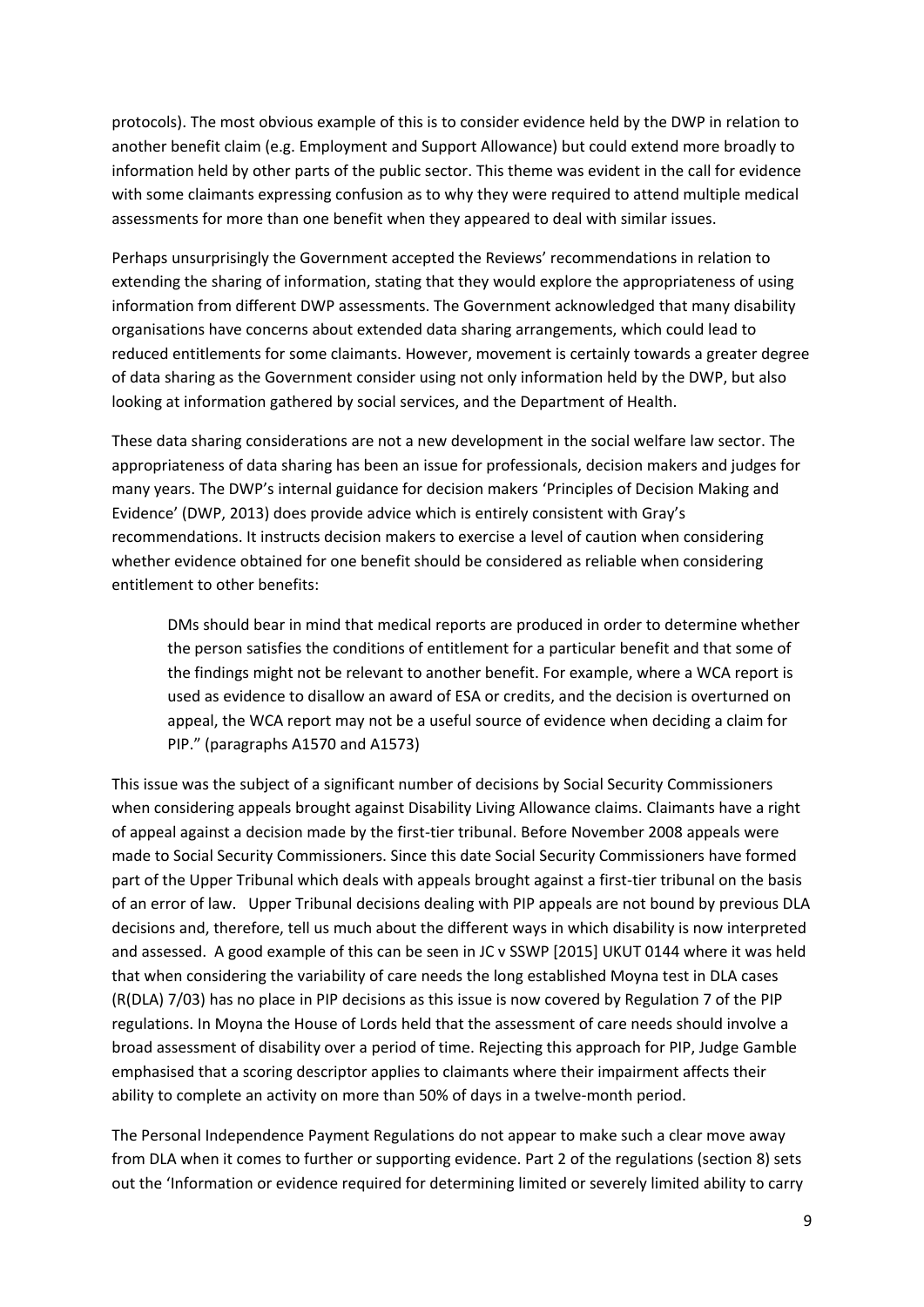out activities'. This provision is very general in scope and merely stipulate**s** that the claimant must provide information or evidence to the Secretary of State as requested within a reasonable period of time (usually within one month). It follows that previous DLA Upper Tribunal decisions in relation to data sharing and provision of evidence remain apposite. Upper Tribunals (see for example CDLA/5803/1999\*) generally found that information from incapacity benefit/employment support allowance medicals could be used for DLA purposes providing the evidence was 'properly comparable'. CDLA/2710/2011 held that tribunals should take a consistent approach when considering evidence from other benefits and CDLA/3896/2006 emphasised the dangers in extrapolating evidence obtained for one disability benefit and applying it to the eligibility criteria for another. The submissions to the Gray Review, by both advice agencies and claimants**,** illustrated that there isn't a consensus on the appropriateness of data sharing, it remains open to debate whether the availability of increased evidence leads to fairer or more accurate decision making.

The Gray Review called for clarity about the purpose of PIP face-to-face assessments. The Review found that there remains a perception, often by claimants but also by advice agencies, that the PIP assessment is a medical rather than an assessment of functional ability as laid out in the legislation. This has a significant impact on the collection of further evidence as claimants will often seek medical reports from their GP or consultant. The Gray Review recommended that in the mediumterm the DWP should explore opportunities to improve the collection of further evidence and provide greater clarity about evidence required and who is responsible for gathering the evidence. Decisions makers reported that claimants can sometimes provide large amounts of information which is deemed to be irrelevant (e.g. hospital appointment letters) and that this places an unnecessary administrative burden on staff.

## **Assuring fairness and consistency of PIP award outcomes**

This part of the Gray Review examined some fundamental questions about the extent to which PIP can provide appropriate, targeted support for some of the most vulnerable people in society, while at the same time delivering value for the money for the tax payer. Academics, social welfare law agencies and disability campaigning groups should welcome Gray's recommendation that the DWP should put in place a rigorous quantitative and qualitative evaluation strategy, with a particular focus on the appropriateness of PIP assessments for people with a learning disability or mental health problem. One such organisation may be the British Psychological Society (BPS, 2016) which following a Channel 4 Dispatches programme (*Channel 4 Dispatches*: The Great Benefits Row, 2016) expressed concern that the PIP assessment process adopts a formulaic approach which does not recognise the highly individualised nature of mental health problems. Gray drew attention to the limitations in the quality assurance and audit systems used by the DWP, arguing that the process of 'vertical scrutiny' i.e. an analysis of individual PIP assessments currently used, should be complemented by 'horizontal scrutiny' which would take a large representative sample from across different regions in the county.

This section of the Gray Review made specific recommendations in relation to aids and appliances and planning and following journeys. The Review's evidence on aids (devices that help performance of a function, for example walking sticks) and appliances (devices that provide or replace a missing function, for example wheelchairs) was used to justify the government's aborted proposals to make significant cuts to the Personal Independence Payment budget. The Review stated that there were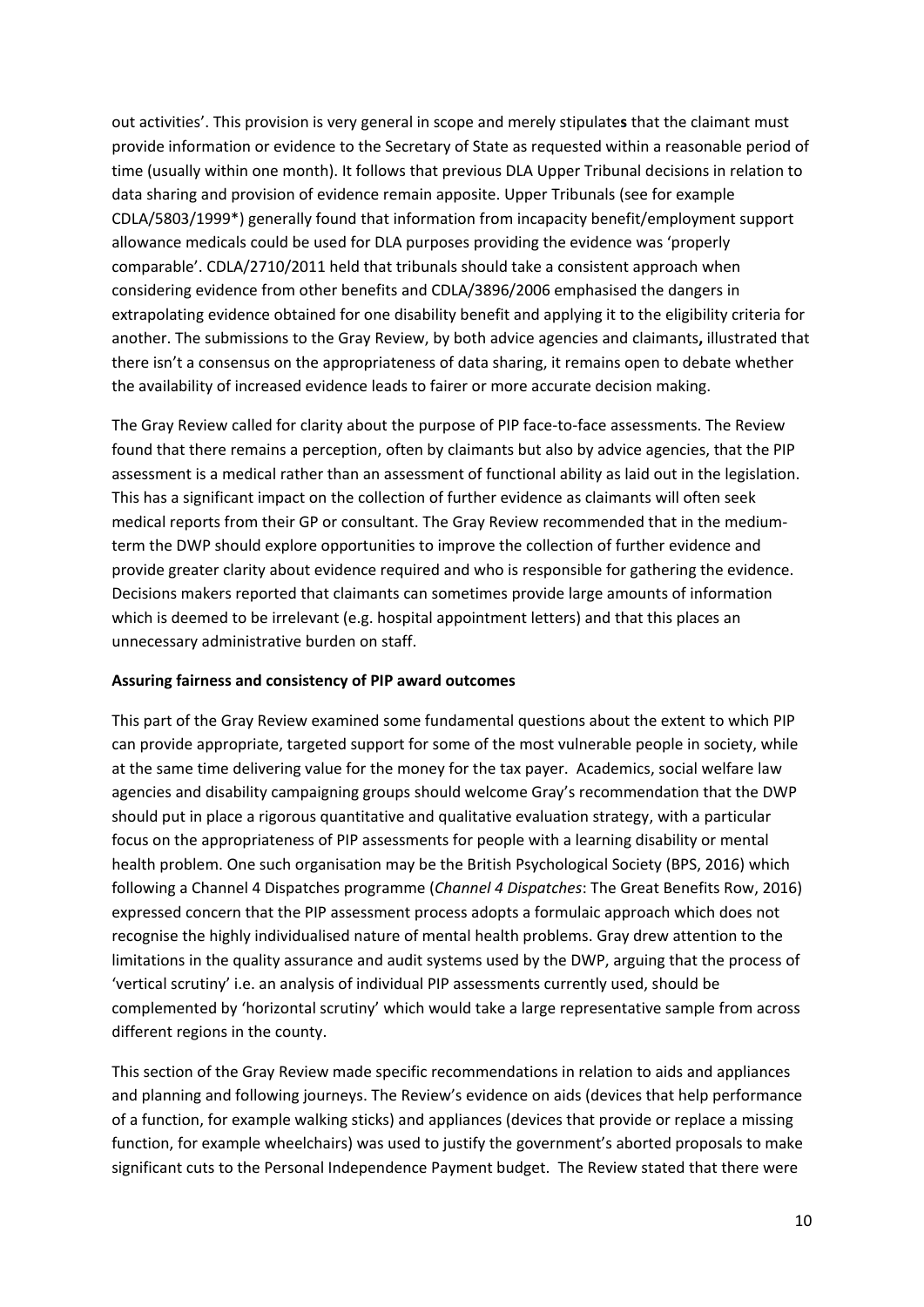indications that claimants were being awarded points as part of the PIP assessment process for needing aids or appliances, but in reality through choice and not medical need claimants are making these purchase themselves, often at a very lost cost. This is significant as the awarding of points for requiring aids and appliances can be a key determining factor in a claimant meeting the threshold for an award of PIP. The Review recommended that the government review how aids and appliances are accounted for in the assessment process and consider adjustments to guidance and staff training.

Following public consultation (DWP, 2015a), the government decided that the points awarded for the need to use aids and appliances in relation to the dressing and undressing and managing toilet needs activities in the PIP assessment would be halved from two to one. The government's justification for this decision was twofold. Firstly, it was judged that these activities could not be seen as being reasonably associated with extra costs. Secondly, following the Gray Review the DWP undertook a case-load review and concluded that many of the aids and appliances used by claimants are 'provided free of charge by the NHS and local authorities or can be purchased for a low one-off cost'. (DWP, 2016b, p. 4).

The Institute for Fiscal Studies (IFS, 2016) estimated that 370,000 claimants would be affected by these changes to the dressing/undressing and managing toilet needs descriptors, either seeing a reduction or loss of award, producing government savings of £4.4 billion by 2020-21. The government announced the above changes in the budget of 2016 and presumably expected a backlash from disability organisations but were perhaps surprised by the level of public opposition. A YouGov poll found 70% of the public believed the cuts to PIP for people who need to use aids and appliances were the wrong priority, with only 13% judging them to be a good idea (YouGov, 2016). In his resignation letter (BBC, 2016) following the budget Iain Duncan Smith stated that reductions in PIP 'are not defensible in the way they were placed within a Budget that benefits higher earning taxpayers. They should have instead been part of a wider process to engage others in finding the best way to better focus resource.' Less than a week after the budget the new work and pensions Secretary Stephen Crabb announced that the reversal of the proposed cuts (Hansard, 21 March 2016, col 1268).

The significance of the Gray Review cannot be understated. It should not only be viewed as a statutory requirement to audit the adjudication of PIP. It also galvanised claimants and campaigning groups who saw this as an opportunity to raise grievances. For the Government the findings have been used to propose policy changes – although as the resignation of Iain Duncan attests, this is a strategy that comes with some risk. The issues considered by the Review will remain of importance in the years ahead as we see the full implications of the transition from DLA to PIP for working age claimants. The second Gray Review, due to be published in 2017, will focus on further evidence, data sharing and further scrutinise the claimant experience (DWP 2016a).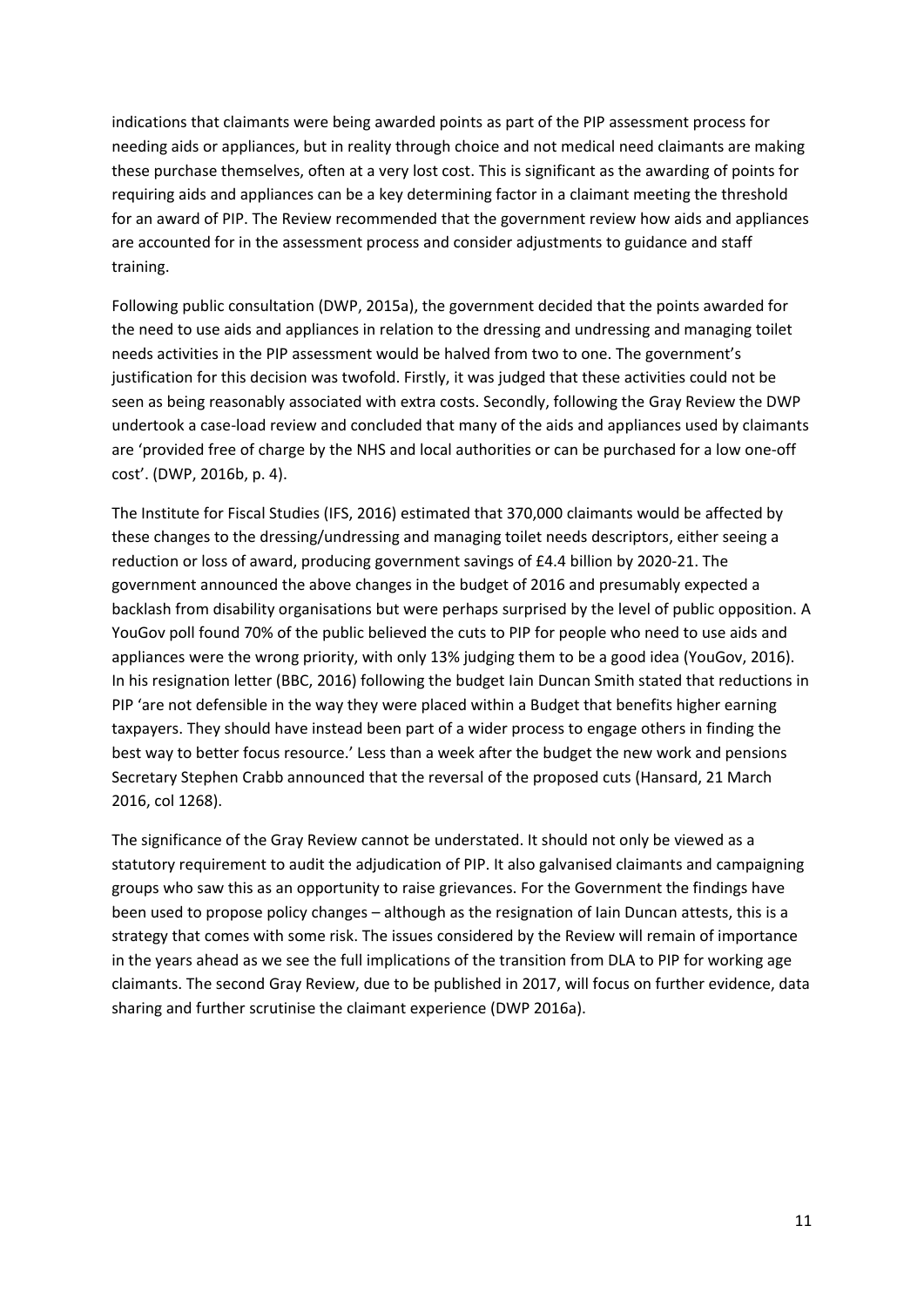## **UN Committee on the Rights of Persons with Disabilities**

This article has explored the transition from DLA to PIP and the influence of the Gray Review. Scrutiny is also being applied to the disability benefits system from outside the UK. Campaigning by disability charities, such as Disabled People Against Cuts (DPAC), influenced the decision of the UN Committee on the Rights of Persons with Disabilities to conduct an inquiry into the impact of the UK Government's policies on disabled people (Poliowski, 2016). Since 2007 the UK has been a signatory to the Optional Protocol to the Convention on the Rights of Persons with Disabilities. The Convention is an international human rights treaty adopted by the UN General Assembly in 2006 and promotes and qualifies the rights of disabled people as defined by the Universal Declaration of Human Rights. The Optional Protocol gives power to the UN Committee to conduct an investigation if they have credible evidence of 'grave and systematic violations of the Convention'. The UK is the first country to be investigated under this Convention. The findings in relation to disability benefits (including PIP) are significant, although the Government has no legal obligation to act upon them.

## **Background to the Inquiry and compliance with Article 28 of the Convention**

The Committee on the Rights of Persons with Disability confirmed that they started to receive information in 2012 which alleged that the government's social security policy was having an adverse impact on disabled people and was affecting the rights enshrined in the Convention. In April 2013 the Committee agreed to register the request for an Inquiry and the Government submitted formal responses to the inquiry on 20 August 2013 and 28 March 2014. In April 2014 the Committee assessed that there was reliable information indicating grave or systematic violations of the Convention. A closed hearing commenced in London in October 2015 with the media reporting (Butler, 2016) that the hearing lasted for 11 days taking evidence from more than 200 individuals including MPs, activists and academics. It is understood that two UN envoys heard additional witness statements in Manchester, Bristol, Scotland, Northern Ireland and Wales. The UN published the findings of their inquiry (UN, 2016) in October 2016 and the Government's official response was published the following month (UK Government, 2016).

In relation to disability benefits the Committee considered the UK Government's compliance with three specific articles of the Convention: Article 19 (Living independently and being included in the community), Article 27 (Work and employment) and Article 28 (Adequate standard of living and social protection). All three Articles are of significance to the administration of disability benefits, but Article 28 has the clearest synergies stating:

This article affirms the rights of persons with disabilities to an adequate standard of living for themselves and their family, and to social protection without discrimination on the basis of disability. This right includes access to assistance from the state with disability-related expenses for persons with disabilities and their families

Under Article 28 social protection is defined as interventions designed to guarantee basic income security such as poverty reduction programmes. Article 28 emphasises the need to provide access to mainstream services through the provision of social security benefits which acknowledge disability related needs and expenses and highlights that disabled people are disproportionately affected by poverty and should be meaningfully protected by social security systems.

There are well established links between health inequalities and income inequalities (Rowlingson 2011, Wilkinson and Pickett 2010). The Department for Work and Pensions argue that PIP will help to ameliorate these inequalities by providing financial support to enable disabled people to live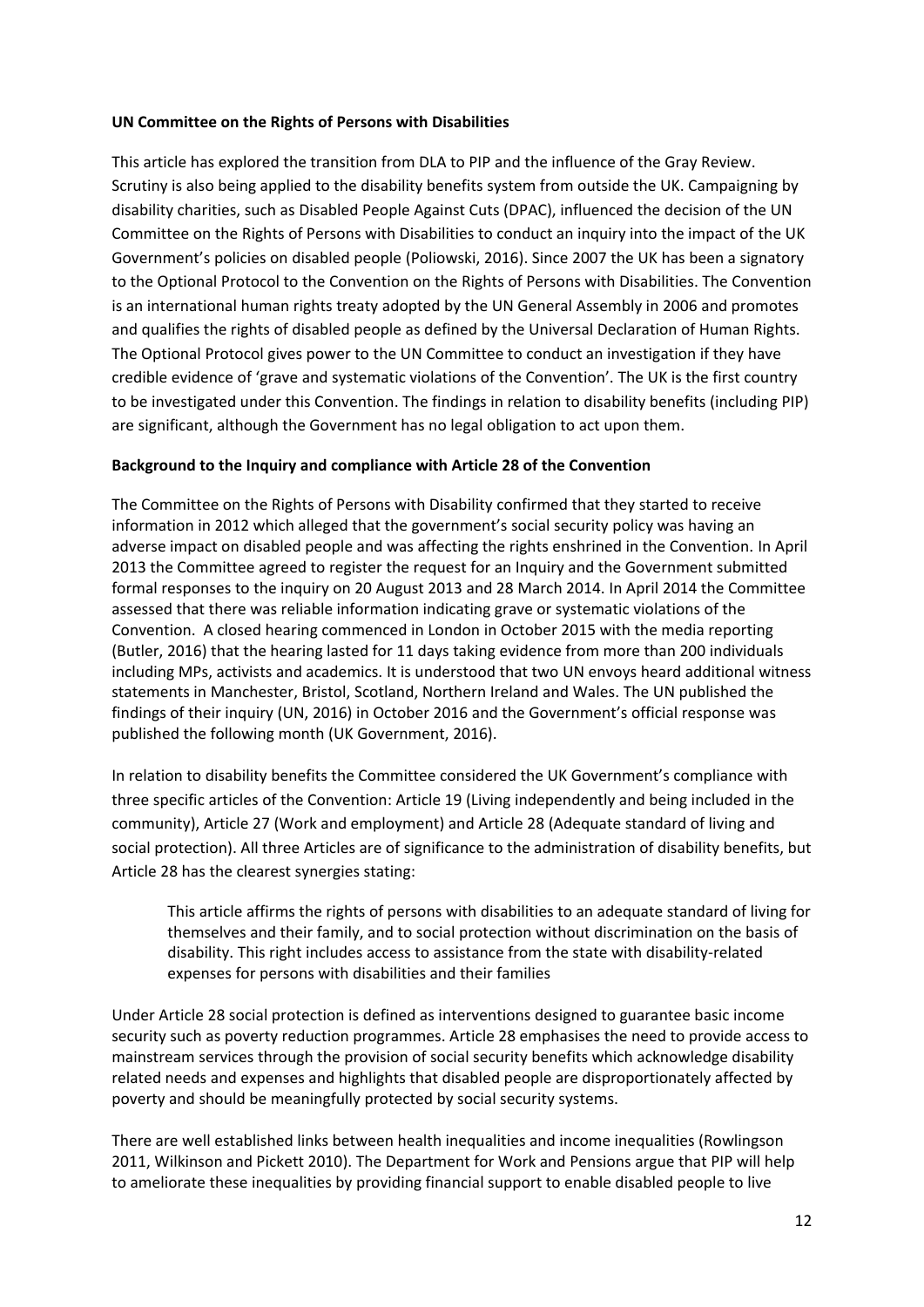more independent and active lives (DWP, 2012a). There are a number of significant political and economic factors at play which may limit the likelihood of these aims being achieved. The Social Mobility and Child Poverty Commission (SMPCP, 2015) found that people experiencing persistent poverty (having less than 60 per cent of current median income for at least three of the previous four years) are often living with a long-term disability or illness. DWP statistics for 2013/14 illustrate the reliance that disabled people in the UK have on social security benefits. 83% of families with at least one disabled adult in the household were in receipt of state benefits. The reliance on state support is even greater where there is a disabled child in the household with 95% of families claiming a state benefit (DWP, 2016c). Critics may suggest that as the roll out of PIP is expected to result in 607,000 (DWP, 2012a) fewer claimants than under the previous DLA regime, government policy is directly contributing to health and income inequalities.

Compliance with Article 28 requires eligibility criteria for 'social programmes' to take into the social model of disability and not the medical model 'addressing the multiple barriers that limit the participation of persons with disabilities in society, and not rely on narrowly defined medical criteria or medical assessments.' (UN 2016, p.6). The move from DLA to PIP was an opportunity for a fundamental revaluation of how the state interprets disability. The eligibility criteria for any social security benefit by definition produces a framework where claimants are assessed as either 'included' or 'excluded'. The social model of disability as developed by Oliver (1983) argues that disability should not be defined by impairment but by the disabling barriers created by society. The introduction of DLA was accompanied by academic debate about the extent to which this new benefit embraced the social model of disability. Noble, Platt, Smith and Daly (1997) argued that the assessment of DLA was more closely aligned with the medical model of disability, with disability being viewed as a property of the disabled person. The introduction of PIP has introduced many significant changes but has done little to reverse the association with the medical model of disability. Roulstone (2015, p.14) believes that it is inappropriate for disability benefit reforms to embrace an assessment that focuses on the minutiae of how the body works and argues that 'A social model response would suggest these new formulations are unhelpful and fail to account for social barriers'.

The Inquiry emphasised that Article 28 dictates that social security programmes should be adapted to the needs of people with disabilities and provide benefits at an adequate level for claimants to enjoy an adequate standard of living. Fitzpatrick (2011) emphasises that policy makers have often been reluctant to embrace the social model as it is assumed to be associated with high costs. He argues that disabled people have not been served well by the benefit system, which fails to adequately meet the additional costs of disability: 'If future welfare reforms are to be effective, then they must be underpinned by strong and comprehensive legislation that emphasizes the social rights of disabled people' (Fitzpatrick, 2011, p.167). Duffy (2014) found that recent government policy has not met the aspirations set out by Fitzpatrick with public sector cuts, including welfare reform, reductions in legal aid and cuts in local government budgets, resulting in disabled people losing an average of £4,660 per year (disabled people make up 4% of the population but bear 13% of public sector cuts).

Finally, in relation to Article 28 member states should provide information in relation to disability benefits which is accessible, eligibility criteria should be 'proportionate and transparent' and 'consultation processes should not be merely symbolic' (UN 2016, p. 6).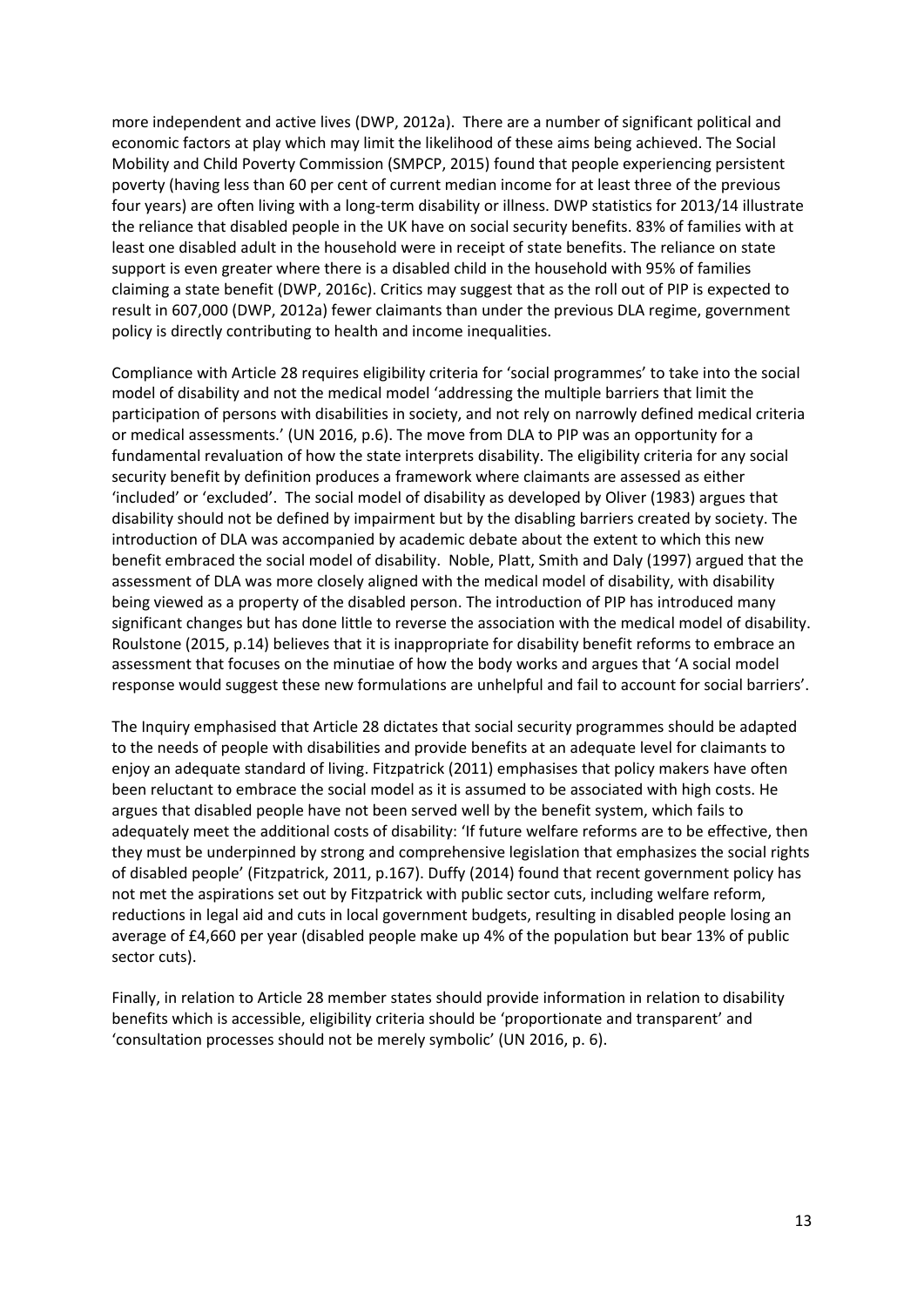#### **Findings and recommendations of the Inquiry**

The Inquiry made a range of general findings in relation to the Government's welfare reform policy. The initial findings provide a commentary on the aims of the Government's welfare reform policy and fiscal deficit programme. The government have been explicit in their policy aims (Kennedy, 2015) and it would appear likely that the government would defend the right to make these cuts however unpalatable they are to some sections of the electorate. In broad terms the government have a mandate to make significant cuts to the welfare budget, although the Conservative Party manifesto pledged to exempt disability and pensioner benefits from cuts (Conservative Party, 2015).

A more contested finding of the Inquiry relates not to the aims of welfare reform but with its consequences. As we have seen the Government asserts that the move from DLA to PIP was required to ensure that support is focused on those with greatest need and expenditure was placed on a more sustainable footing (DWP 2012a). However, the Inquiry found there to be an inherent contradiction in the aims of these reforms. The pre-implementation assumption that a significant percentage of disabled people would no longer rely on disability benefits was predicated on the fact that only those with low or moderate needs would be affected. However, the Inquiry found that many of those disabled people with supposed lower level of needs have been affected not only by the move from DLA to PIP but also by changes made elsewhere in the benefit system (for example, reductions in housing benefit, the benefit cap) and by the closure of the Independent Living Fund. The cumulative impact of these changes was found to create vulnerabilities which the social security system should be seeking to alleviate. Taken as a whole the Inquiry found that welfare reform has disproportionally affected people with disabilities. Evidence was presented to indicate that many disabled people have seen a reduction in incomes, an increased dependency on informal and family care, increased stress and a reliance on discretionary services, including food banks (UN 2016, p.19).

The Inquiry found that information, advice and guidance for disabled people about their rights to disability benefits was limited or non-existent. Concerns were raised about information not being provided in appropriate formats and languages and that this causes unnecessary barriers to entitlement and often anxiety for potential claimants. The Inquiry made findings in relation to the mandatory reconsideration (MR) procedure, stating that this new process has curtailed access to first-tier tribunals. MR was introduced in April 2013 for Personal Independence Payment and Universal Credit claims, and in October 2013 was extended to claims for all other DWP benefits (section 102 of the Welfare Reform Act 2012 and the Universal Credit, Personal Independence Payment, Jobseeker's Allowance and Employment Support Allowance (Decisions and Appeals) Regulations 2013). Before the introduction of MR claimants wishing to challenge a DWP decision could lodge an appeal directly with Her Majesty's Courts and Tribunals Service (HMCTS) and pursue their appeal to an independent first-tier tribunal. The first-tier tribunal (Social Security and Child Support) are responsible for hearing appeals against decisions relating to all DWP benefits. Under the MR process claimants must ask the DWP to reconsider their decision during the 'dispute period' of one month. An appeal to the first-tier tribunal can only be pursued once the DWP have issued a MR decision. There are no statutory time limits that stipulate how long the DWP should take to reconsider decisions under this process. The DWP (2013) stated that a new procedure for challenging benefit decisions was needed to ensure the earliest possible resolution of disputes and to reduce the burden on HMCTS. Amongst critics of the new system was His Honour Judge Robert Martin, formerly the President of Social Entitlement Chamber of the First-tier Tribunal. The House of Commons Work and Pensions Committee (2014) reported that he believed that the introduction of MR was a 'dubious advantage' as claimants now have to make two applications (MR and appeal to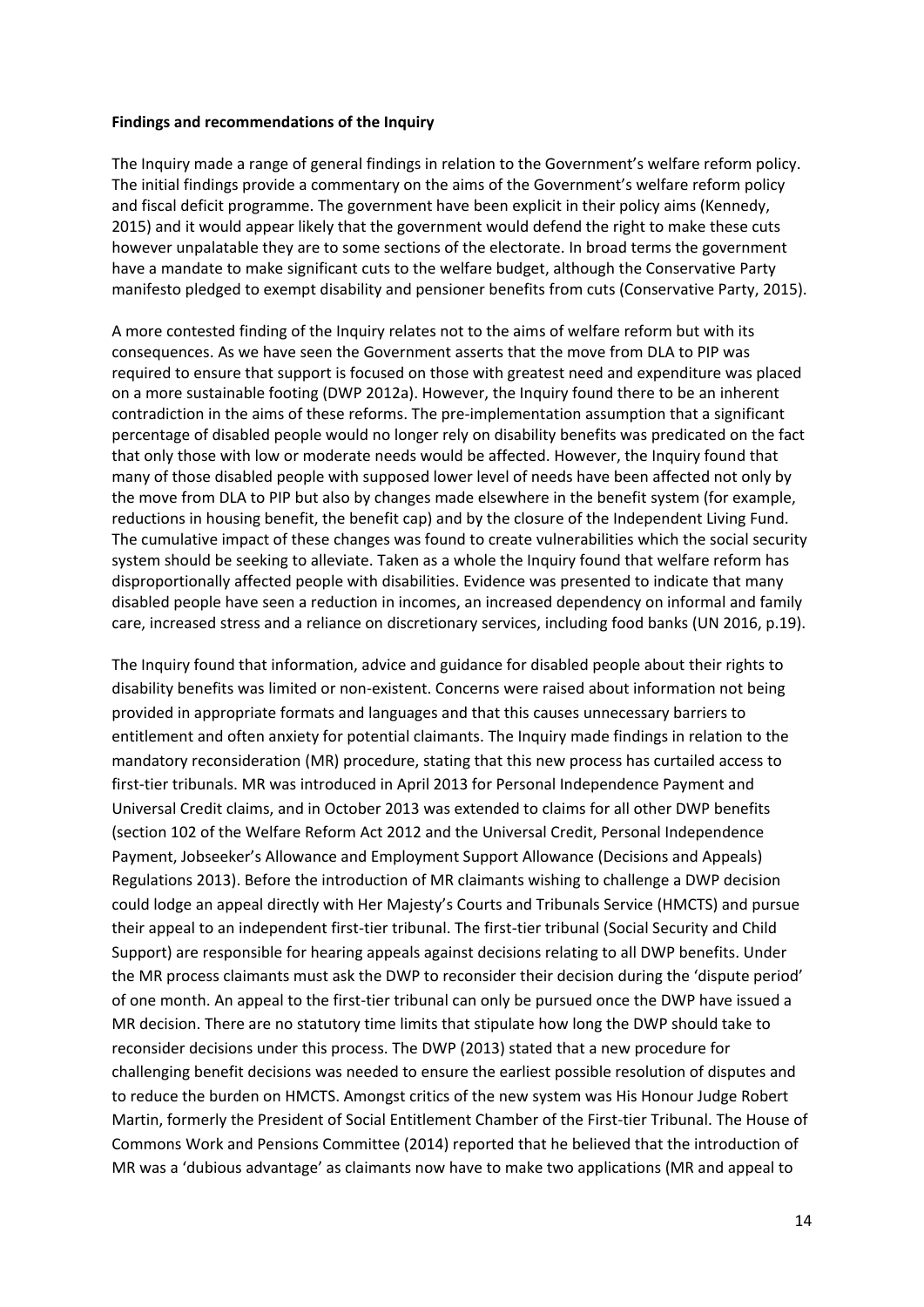HMTCS) before an appeal is heard by a tribunal. Furthermore, he raised concerns that the reduced burdens on tribunals would be as a result of claimants not pursuing legitimate appeal cases as the system has become too onerous and convoluted.

The Inquiry noted that the Government have made formal efforts to improve the image of disabled people but were concerned that recent policy developments have led to a negative portrayal of disabled benefit claimants in the media and that this has influenced public opinion. There is a growing body of academic evidence that analyses the above phenomenon: Garthwaite (2011) has analysed the language of 'shirkers and scroungers' finding parallels between recent depictions of disabled claimants with the classification of 'deserving' and 'underserving' poor at the inception of the welfare state. She described the process of 'othering' where benefit claimants are often singled out as lazy, workshy or cheats. Roulstone (2015) believes that there are fundamental links between government policy and the way that disabled claimants are portrayed in the print and television media. Justifications for changes in policy are pushed through on the back of binary representations of people as being either 'legitimate' or 'non-legitimate' disabled people. He states that the classification of disability is often redefined in periods of financial uncertainty with 'the use of media and cultural sources to back up the political project' (Roulstone, 2015, p13). Perhaps most damagingly Roulstone identifies that current reforms to disability benefits use the language of independence to justify changes that in reality undermine the rights of disabled people.

As described earlier the PIP claimant journey was closely scrutinised by the Gray Review and the UN Inquiry also raised concerns about the experiences of claimants who 'felt that they were merely processed rather than being listened to or understood' (UN 2016, p.16). The Inquiry accepted that steps are being taken to improve PIP service delivery (in response to the Gray Review's recommendations) but raised particular concerns that claimants requiring high levels of support, such as those with psychosocial difficulties, were not having their views and personal history properly accounted for by decision makers. The concerns described in the section above by academics in the Disability Studies field that the PIP assessment process is closely aligned with the medical model of disability were shared by the Inquiry. Concerns were raised that there is a lack of focus on the support that people with disabilities need and the barriers that they face. The Inquiry concluded that the Government failed to carry out adequate equality impact assessments to assess the impact of the WRA 2012 and, therefore, failed to comply with domestic equality duties.

In light of the above findings the Inquiry concluded that 'there is reliable evidence that the threshold of grave or systematic violations of the rights of persons with disabilities has been met in the State party' and that Government policy has had an 'adverse and disproportionate effect on persons with disabilities' (UN 2016, p.20). The Inquiry made eleven recommendations, five of which are directly related to the administration of disability benefits:

- The Inquiry recommended that the Government should measure the impact of welfare reform on disabled people by carrying out a cumulative, human-rights based equality impact assessment.
- With direct links to the findings of the Gray Review, the Inquiry stated that the Government should improve the administration of social security benefits and make the social security system more accessible for disabled people.
- The Government are urged to ensure that access to justice for disabled people is improved and appropriate legal advice and support is provided for disabled people seeking to challenge decisions.
- It is recommended that the Government take appropriate steps to consult with disabled people and their representatives to 'give due consideration to their views in the design,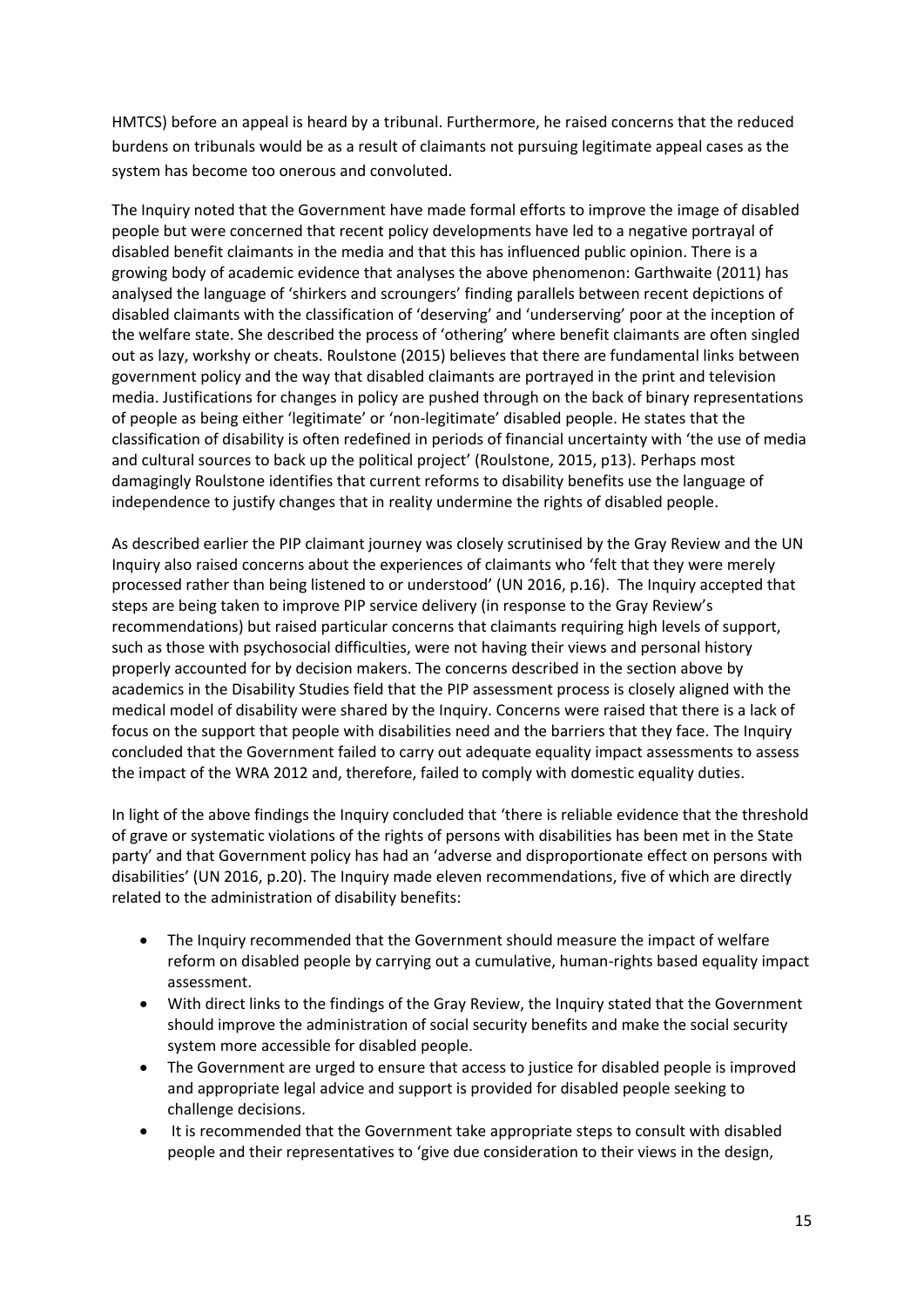implementation, monitoring and evaluation of any legislation, policy or programme action related to the rights addressed in the present report' (UN 2016, p. 21).

• Finally, it was recommended that steps should be taken to challenge negative stereotypes about people with disabilities in the media and wider public with particular emphasis placed on the need to challenge the widely held perception that benefit dependency is, in itself, a disincentive to find work.

#### **Government's response to the Inquiry**

The UK Government strongly disagrees with the findings of the UN Inquiry and does not accept that there is evidence of grave and systematic violations of the rights of disabled people (UK Government, 2016). In a robust defence of their record the Government's official response to the UN Inquiry cites a combination of legislative provision, official statistics and policy that they believe demonstrates a strong record of supporting disabled people.

In relation to PIP the Government reassert their positon that DLA was a flawed system that was in need of fundamental reform. They believe that there is an unnecessary retrospective focus on DLA as this was a benefit that did not meet the needs of disabled claimants or provide value for money. The Government state that a comparative exercise examining the relative merits of DLA and PIP is inappropriate and that rather than raising the threshold of eligibility PIP is better targeted to the needs of the current population.

The Government cite statistics (DWP, 2016c) which they believe demonstrate the appropriateness of PIP but which also provide an interesting summary of the early progress of this benefit. A significant number of people who move from DLA to PIP receive a higher award, with 24% of PIP claimants receiving both components at the enhanced rate compared to 15% of claimants who received the high rate of both components of DLA. The Government argue that PIP provides a more equal footing for physical and mental health. As a result, 24% of PIP claimants with a mental health condition receive the enhanced rate of the mobility component, compared to only 9% who received the high rate mobility DLA. Similarly, 66% of PIP claimants with mental health problems receive the enhanced rate of the daily living component compared to 22% for the DLA equivalent (UK Government 2016, p.24). The Government believe that in accepting many of the recommendations of the Gray Review they have effectively pre-empted some of the issues raised by the UN Inquiry. On the initially problematic issue of waiting times for a PIP decision the Government state that this is now under control with an average wait of 7 weeks for a decision (UK Government 2016, p24). The Government also claim that communications with claimants has improved following a complete re-write of letters and other communication products.

An assessment of the strength and validity of the Government's response to the UN Inquiry ultimately brings us to fundamental questions about how disability should be categorised and the extent to which the state should support disabled claimants. The Government point to statistics on social security expenditure which demonstrate a £50 billion spend per year on benefits to support people with disabilities, over £6 billion more than in 2010. Amounting to over 6% of expenditure the Government believe that the UK compares favourably with the OECD average and countries such as Germany, France and the USA. This perhaps only provides a partial representation of the fiscal position as the Institute for Fiscal Studies (2014) state that welfare reform is associated with 'the largest real reductions in expenditure in history'. Hills (2015) emphasises that over the course of the coalition government's period in office (2010-2015) working age people with lower incomes were net losers as a result of the full combination of benefit and tax credit changes. Many PIP claimants will fall into this category.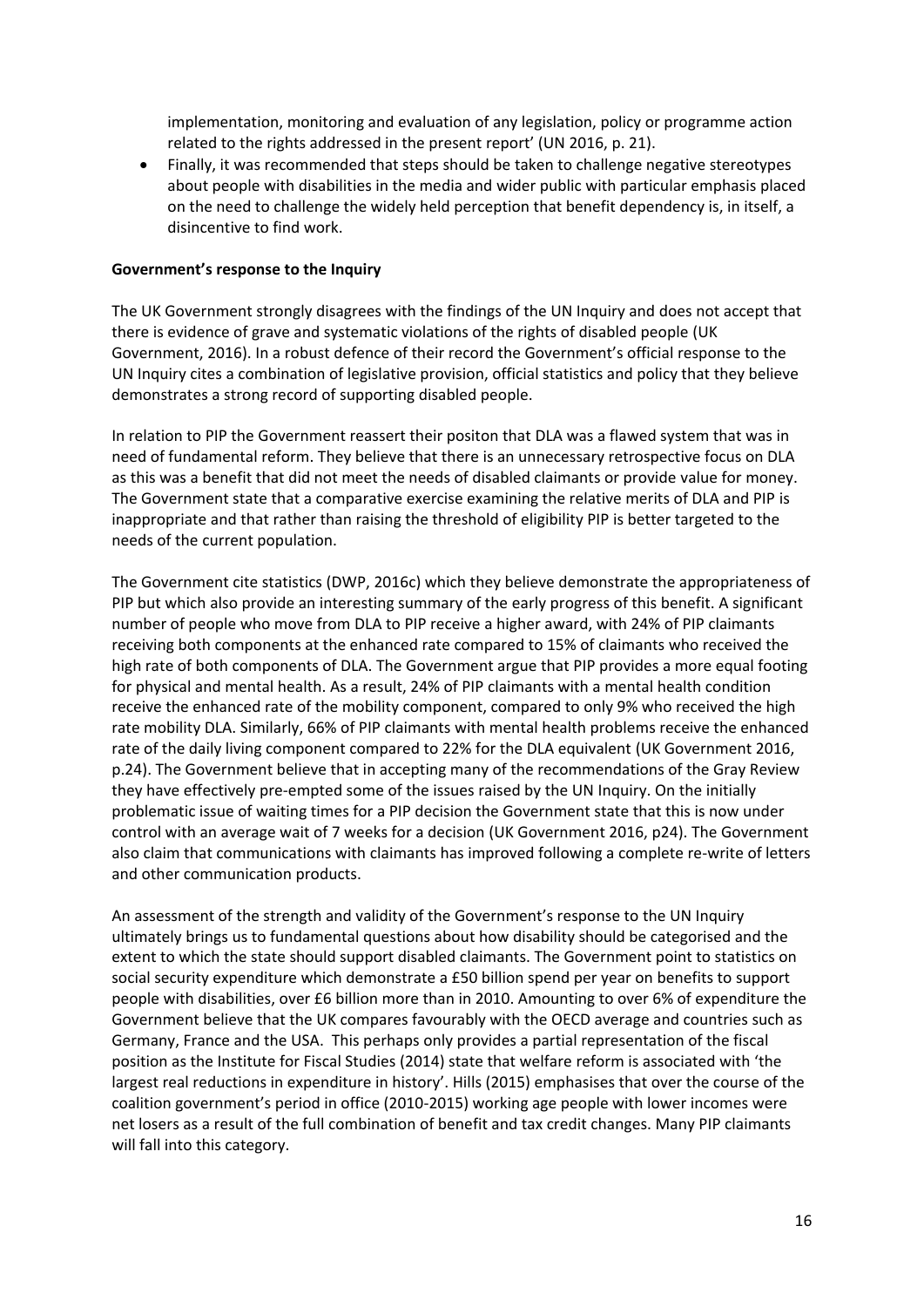The Government believe that the UN Inquiry had too narrow a scope and a focus on welfare reform neglected to acknowledge spending commitments in other areas which promote the rights of disabled people such as personal budgets and improved access to transport. Critics argue that the Government's record in supporting disabled people actually becomes far worse when a broader view is taken. Duffy (2013) argues that disabled people are particularly damaged by government cuts to benefits and local government, which account for over 50% of overall savings. The Government's response to the UN Inquiry emphasised that aggressive and/or discriminatory behaviour towards disabled people is unacceptable but made no reference to the role of the media in perpetuating stereotypes about disabled claimants.

#### **Conclusion**

In response to the Gray Review the Government have made some changes to the assessment and adjudication processes of PIP, although the eligibility criteria remains unchanged. In spite of the criticisms of PIP made by the UN Inquiry on the Rights of Persons with Disabilities the short-term future of this disability benefit seems secure. In the longer-term political, fiscal, and legal factors will influence the level and assessment of this payment which is seen as essential for many disabled people. Reform of any social security benefit will rightly draw scrutiny and undoubtedly lead to criticism from some quarters. Harris (2015) has analysed the problems that can be associated with a complex social security system including lack of understanding by claimants, low take-up of benefits by those who may be entitled, high administration costs and administrative errors. However, he also identifies justifications for complexity, for example, allowing for a high level of differentiation between similar claims and encouraging consistency. This article has demonstrated that these tensions are particularly pertinent to the administration of PIP and as Harris (2015, p.218) states 'Simple rules may be easier to administer but they are likely to offer a less sophisticated basis for responding to specific social problems and needs.'

The phrase 'claimant journey' has become part of the social security benefits lexicon but as this article has explored the direct experiences of a claimant are only one element of a longer and more complex process. The process begins with the setting of a government's legislative programme. Once social security legislation is enacted practical adjudicating matters take hold and we can see how individual decision making, and in the case of PIP, provision of evidence from a wide and often conflicting range of sources becomes the influencing factor in determining benefit entitlement. The Gray Review justifiably focused on the role of private assessment providers. Many organisations who responded to the call for evidence argued that these companies exhibit a lack of accountability and quality control, while at the same time exerting a very significant level of influence over the decision making process. In 2015/16 60% of PIP appeals heard at first-tier tribunal led to a reversal of the initial decision made by the DWP, with new oral or documentary evidence provided being the lead reason for 75% of these overturned decisions (Parliamentary written question 37130, 2016). While this remains the case claimant representatives and first tier and upper tribunal social security judges will remain key players in holding the system to account. Section 94 of the WRA 2012 allows the Secretary of State to make incidental, supplementary or consequential changes to the benefits introduced under the welfare reform agenda. While a clear legislative path is available to make changes to PIP, this article has highlighted that making amendments to social security benefits is rarely a straightforward process.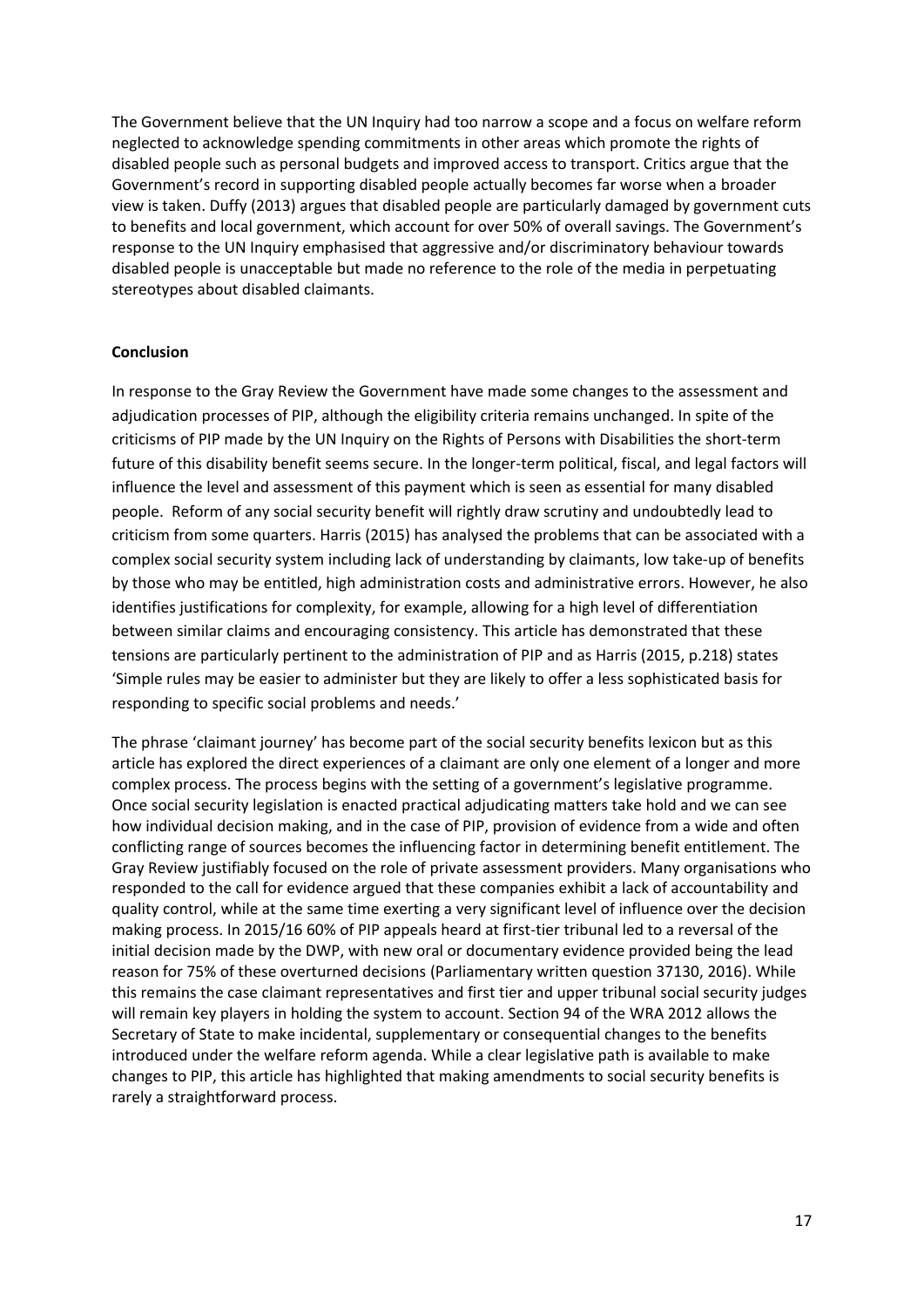## **References**

Baumberg, B., Warren, J., Garthwaite, K., Bambra,C. (DEMOS 2015). *Rethinking the Work Capability*  Assessment. Retrieved from: https://www.demos.co.uk/files/Rethinking - web 1 .pdf?1426175121

BBC. (2016). In full: Iain Duncan Smith resignation letter. Retrieved from: <http://www.bbc.co.uk/news/uk-politics-35848891>

British Psychological Society. (2016). *Disability assessors must be properly assessed says BPS.* Retrieved from: [http://www.bps.org.uk/news/disability-assessors-must-be-properly-trained-says](http://www.bps.org.uk/news/disability-assessors-must-be-properly-trained-says-bps-after-channel-4-dispatches-programme)[bps-after-channel-4-dispatches-programme](http://www.bps.org.uk/news/disability-assessors-must-be-properly-trained-says-bps-after-channel-4-dispatches-programme)

Butchins, R. (2016). The Great Benefits Row [Televison series episode]. In Boulton, S. (Executive Producer), Dispatches. London: Channel 4

Butler, P. (2016). UK austerity policies 'amount to violations of disabled people's rights'. Retrieved from [https://www.theguardian.com/business/2016/nov/07/uk-austerity-policies-amount-to](https://www.theguardian.com/business/2016/nov/07/uk-austerity-policies-amount-to-violations-of-disabled-peoples-rights)[violations-of-disabled-peoples-rights](https://www.theguardian.com/business/2016/nov/07/uk-austerity-policies-amount-to-violations-of-disabled-peoples-rights)

Child Poverty Action Group. (2016) *Welfare benefits and tax credits handbook.* London: Child Poverty Action Group

Conservative Party. (2015). *Conservative Party Manifesto*. *Strong Leadership, a clear economic plan, a brighter, more secure future.* Retrieved from: <https://www.bond.org.uk/data/files/Blog/ConservativeManifesto2015.pdf>

Daly, D and Noble, M. (1996). The reach of disability benefits: an examination of the disability living allowance. *Journal of Social Welfare and Family Law (18) (1) 1996 37-51*

Department for Social Security (1990). *The Way Ahead – Benefits for Disabled People.* London. **HMSO** 

Duffy, S. (2013). *A Fair Society? How Cuts Target Disabled People.* Retrieved from: <http://www.centreforwelfarereform.org/library/type/pdfs/a-fair-society1.html>

Duffy, S. (2014). *Counting the Cuts. What the government doesn't want the public to know.* Retrieved from [http://www.centreforwelfarereform.org/news/counting-thert-published/00141.html.](http://www.centreforwelfarereform.org/news/counting-thert-published/00141.html)

DWP. (2009). *Working with representatives: guidance for DWP staff.* Retrieved from: <https://www.gov.uk/government/publications/working-with-representatives-guidance-for-dwp-staff>

DWP.(2012a). *Disability Living Allowance Reform. Equality Impact Assessment May 2012.* Retrieved from *[https://www.gov.uk/government/uploads/system/uploads/attachment\\_data/file/220151/eia](https://www.gov.uk/government/uploads/system/uploads/attachment_data/file/220151/eia-dla-reform-wr2011.pdf)[dla-reform-wr2011.pdf](https://www.gov.uk/government/uploads/system/uploads/attachment_data/file/220151/eia-dla-reform-wr2011.pdf)*

DWP. (2012b). *Financial redress for maladministration: staff guide.* Retrieved from: [https://www.gov.uk/government/uploads/system/uploads/attachment\\_data/file/422425/financial](https://www.gov.uk/government/uploads/system/uploads/attachment_data/file/422425/financial-redress-maladministration-apr-15.pdf)[redress-maladministration-apr-15.pdf](https://www.gov.uk/government/uploads/system/uploads/attachment_data/file/422425/financial-redress-maladministration-apr-15.pdf)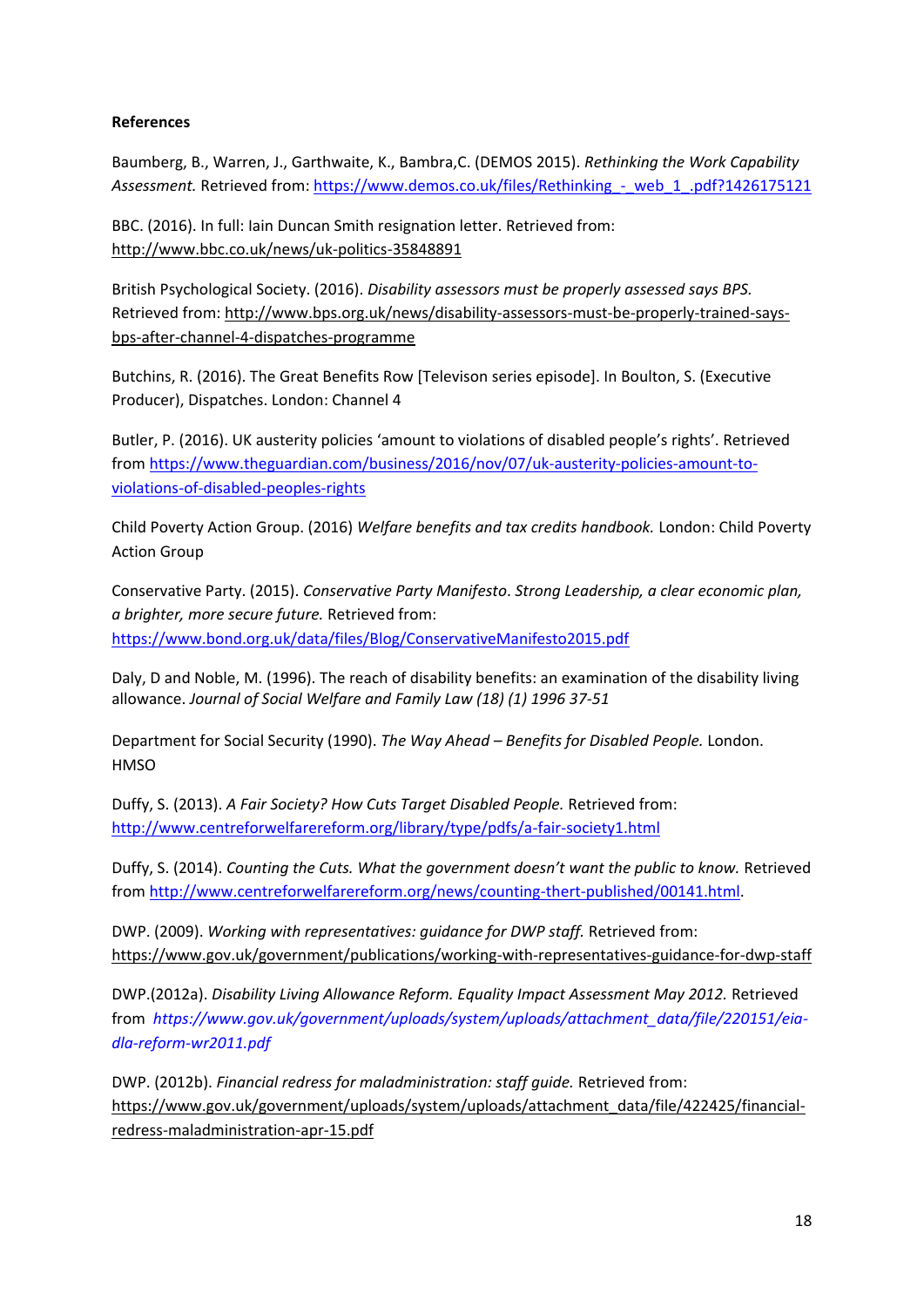DWP. (2013). DMG Vol 1. *Principles of decision making and evidence.* Retrieved from: [https://www.gov.uk/government/publications/decision-makers-guide-vol-1-decision-making-and](https://www.gov.uk/government/publications/decision-makers-guide-vol-1-decision-making-and-appeals-staff-guide)[appeals-staff-guide](https://www.gov.uk/government/publications/decision-makers-guide-vol-1-decision-making-and-appeals-staff-guide)

DWP. (2015a). *Consultation on aids and appliances and the daily living component of Personal Independence Payment.* Retrieved from:

[https://www.gov.uk/government/uploads/system/uploads/attachment\\_data/file/484217/pip](https://www.gov.uk/government/uploads/system/uploads/attachment_data/file/484217/pip-consultation-on-aids-and-appliances.pdf)[consultation-on-aids-and-appliances.pdf](https://www.gov.uk/government/uploads/system/uploads/attachment_data/file/484217/pip-consultation-on-aids-and-appliances.pdf)

DWP. (2015b). *Benefit expenditure and caseload tables 2015. Historic and forecast benefit expenditure and caseload data for people receiving benefits*. Retrieved from: <https://www.gov.uk/government/statistics/benefit-expenditure-and-caseload-tables-2015>

DWP. (2015c). *Personal Independence Payment (PIP) assessments first independent review: government response.* Retrieved from:

[https://www.gov.uk/government/uploads/system/uploads/attachment\\_data/file/407581/pip](https://www.gov.uk/government/uploads/system/uploads/attachment_data/file/407581/pip-assessment-first-independent-review-response.pdf)[assessment-first-independent-review-response.pdf](https://www.gov.uk/government/uploads/system/uploads/attachment_data/file/407581/pip-assessment-first-independent-review-response.pdf)

DWP (2016a). *Personal Independence Payment (PIP) assessment: second independent review call for evidence.* Retrieved from: [https://www.gov.uk/government/consultations/personal-independence](https://www.gov.uk/government/consultations/personal-independence-payment-pip-assessment-second-independent-review-call-for-evidence)[payment-pip-assessment-second-independent-review-call-for-evidence](https://www.gov.uk/government/consultations/personal-independence-payment-pip-assessment-second-independent-review-call-for-evidence)

DWP. (2016b). *The Government response to the consultation on aids and appliances and the daily living component of Personal Independence Payment.* Retrieved from: [https://www.gov.uk/government/uploads/system/uploads/attachment\\_data/file/507166/governm](https://www.gov.uk/government/uploads/system/uploads/attachment_data/file/507166/government-response-aids-and-appliances-and-the-daily-living-component-of-pip.pdf) [ent-response-aids-and-appliances-and-the-daily-living-component-of-pip.pdf](https://www.gov.uk/government/uploads/system/uploads/attachment_data/file/507166/government-response-aids-and-appliances-and-the-daily-living-component-of-pip.pdf)

DWP. (2016c). *Personal Independence Payment: Official Statistics to January 2016*. Retrieved from: [https://www.gov.uk/government/uploads/system/uploads/attachment\\_data/file/506734/pip](https://www.gov.uk/government/uploads/system/uploads/attachment_data/file/506734/pip-statistics-to-jan-2016.pdf)[statistics-to-jan-2016.pdf](https://www.gov.uk/government/uploads/system/uploads/attachment_data/file/506734/pip-statistics-to-jan-2016.pdf)

Fitzpatrick, T. (2011). *Welfare Theory – an introduction to the theoretical debates in Social Policy.*  Basingstoke: Macmillan.

Garthwaite, K. (2011). 'The language of shirkers and scroungers?' Talking about illness, disability and coalition welfare reform. *Disability & Society*, 26:3, 369-372, DOI: 10.1080/09687599.2011.560420

Gray, P. (2014). *An Independent Review of the Personal Independence Payment Assessment.* London: HMSO. Retrieved from [https://www.gov.uk/government/publications/personal-independence](https://www.gov.uk/government/publications/personal-independence-payment-pip-assessments-first-independent-review)[payment-pip-assessments-first-independent-review](https://www.gov.uk/government/publications/personal-independence-payment-pip-assessments-first-independent-review)

Hansard. (2016). HC Debate. Vol. 607, Col 1268, 21 March 2016.

Harris, N. (2014). Welfare Reform and the Shifting Threshold of Support for Disabled People. *The Modern Law Review*, *77*(6), 888-927

Harris, N. (2015). Complexity in the law and administration of social security: is it really a problem? *Journal of Social Welfare and Family Law*, 37:2, 209-227, doi: 10.1080/09649069.2015.1028155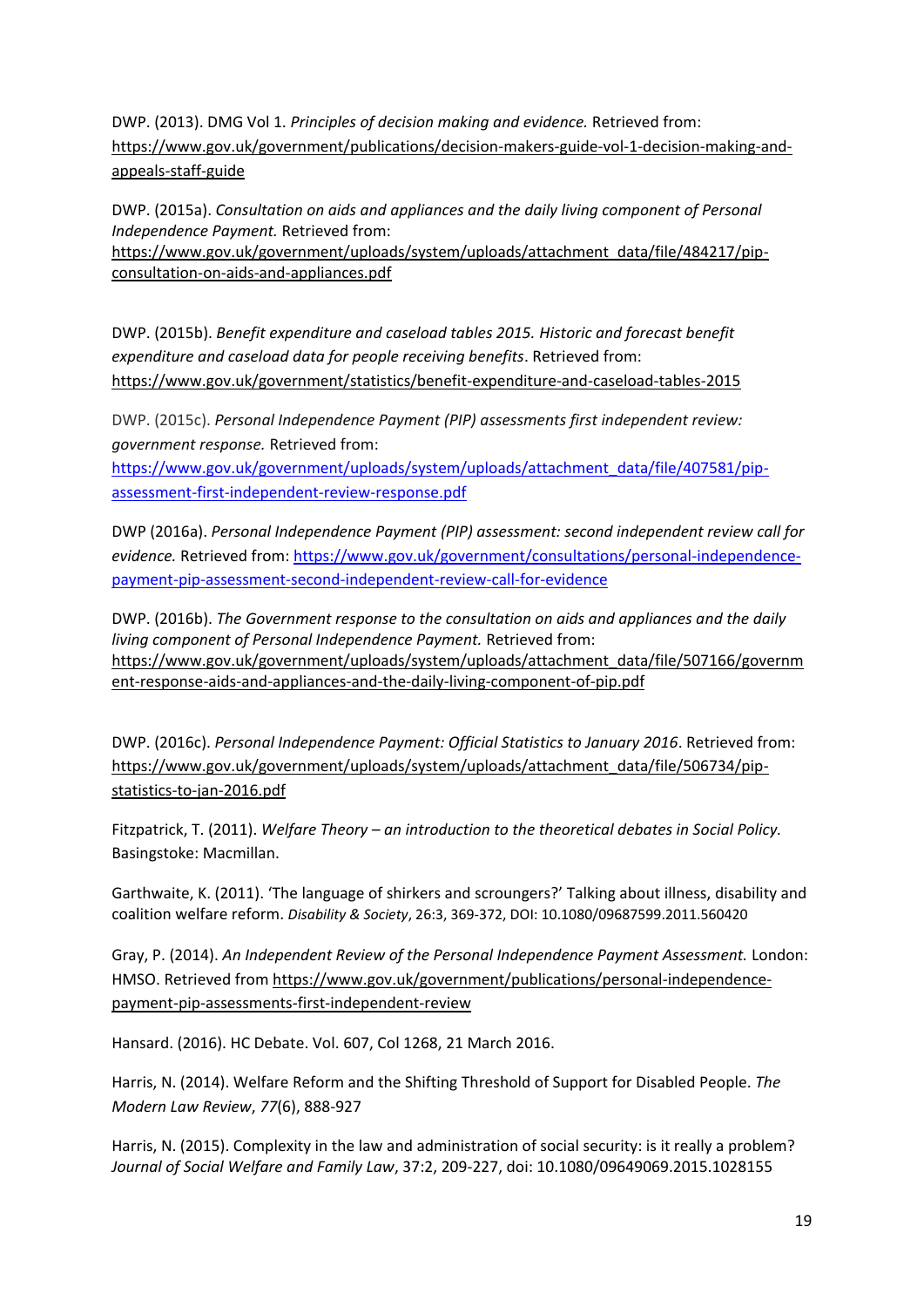Henry, J. (2014) Early experiences of personal independence payment. *Journal of Poverty and Social Justice, volume 23, number 3,* doi.org/10.1332/175982714X14113978361426

Hills, J. Centre for the Analysis of Social Exclusion (2015). *The Coalition's Social Policy Record 2010- 2015.* Retrieved from: [http://sticerd.lse.ac.uk/dps/case/spcc/RR04\\_SUMMARY.pdf](http://sticerd.lse.ac.uk/dps/case/spcc/RR04_SUMMARY.pdf)

House of Commons Social Security Committee (1993). *Disability Benefits: The Delivery of Disability Living Allowance and Disability Working Allowance.* London:HMSO

House of Commons Work and Pensions Committee (2014). Mandatory reconsiderations and appeals. Retrieved from:

<http://www.publications.parliament.uk/pa/cm201415/cmselect/cmworpen/302/30209.htm>

IFS. (2014). *A Survey of the GB Benefit System.* Retrieved from: [https://www.ifs.org.uk/uploads/publications/bns/BN13\\_Benefits\\_Survey\\_2014.pdf](https://www.ifs.org.uk/uploads/publications/bns/BN13_Benefits_Survey_2014.pdf)

IFS. (2016). *Personal taxes and benefits.* Retrieved from: [http://www.ifs.org.uk/uploads/budgets/budget2016/budget2016\\_sa.pdf](http://www.ifs.org.uk/uploads/budgets/budget2016/budget2016_sa.pdf)

Jordan, B. (2006). *Social Policy for the Twenty-First Century: New Perspectives, Big Issues.* Oxford: Polity Press.

Keep, M. (2016). *House of Commons Library Briefing Paper. Budget 2016: A summary.* Retrieved from:<http://researchbriefings.files.parliament.uk/documents/CBP-7536/CBP-7536.pdf>

Kennedy, S. (2015). *House of Commons Library Briefing Paper Introduction of Personal Independence Payment.* Retrieved from:

<http://researchbriefings.files.parliament.uk/documents/SN06861/SN06861.pdf>

OECD. (2014). *Social Expenditure Update. Social spending is falling in some countries, but in many others it remains at historically high levels. Insights from the OECD Social Expenditure database.*  Retrieved from [http://www.oecd.org/els/soc/OECD2014-Social-Expenditure-Update-Nov2014-](http://www.oecd.org/els/soc/OECD2014-Social-Expenditure-Update-Nov2014-8pages.pdf) [8pages.pdf](http://www.oecd.org/els/soc/OECD2014-Social-Expenditure-Update-Nov2014-8pages.pdf)

Oliver, M. (2013). The social model of disability: thirty years on. *Disability and Society.* 28:7, 1024- 1026, DOI: 10.1080/09687599.2013.818773

Parliamentary written question (18<sup>th</sup> May 2016) 37130 (2016). Retrieved from: [http://www.parliament.uk/business/publications/written-questions-answers-statements/written](http://www.parliament.uk/business/publications/written-questions-answers-statements/written-question/Commons/2016-05-18/37130/)[question/Commons/2016-05-18/37130/](http://www.parliament.uk/business/publications/written-questions-answers-statements/written-question/Commons/2016-05-18/37130/)

Politowski, B. (2016). *House of Commons Library Briefing Paper. The UN Inquiry into the Rights Of Persons with Disabilities in the UK.* Retrieved from: <http://researchbriefings.parliament.uk/ResearchBriefing/Summary/CBP-7367#fullreport>

Roulstone, A. (2015). Personal Independence Payments, welfare reform and the shrinking disability category. *Disability and Society.* 30:5, 673-688, DOI: 10.1080/09687599.2015.1021759